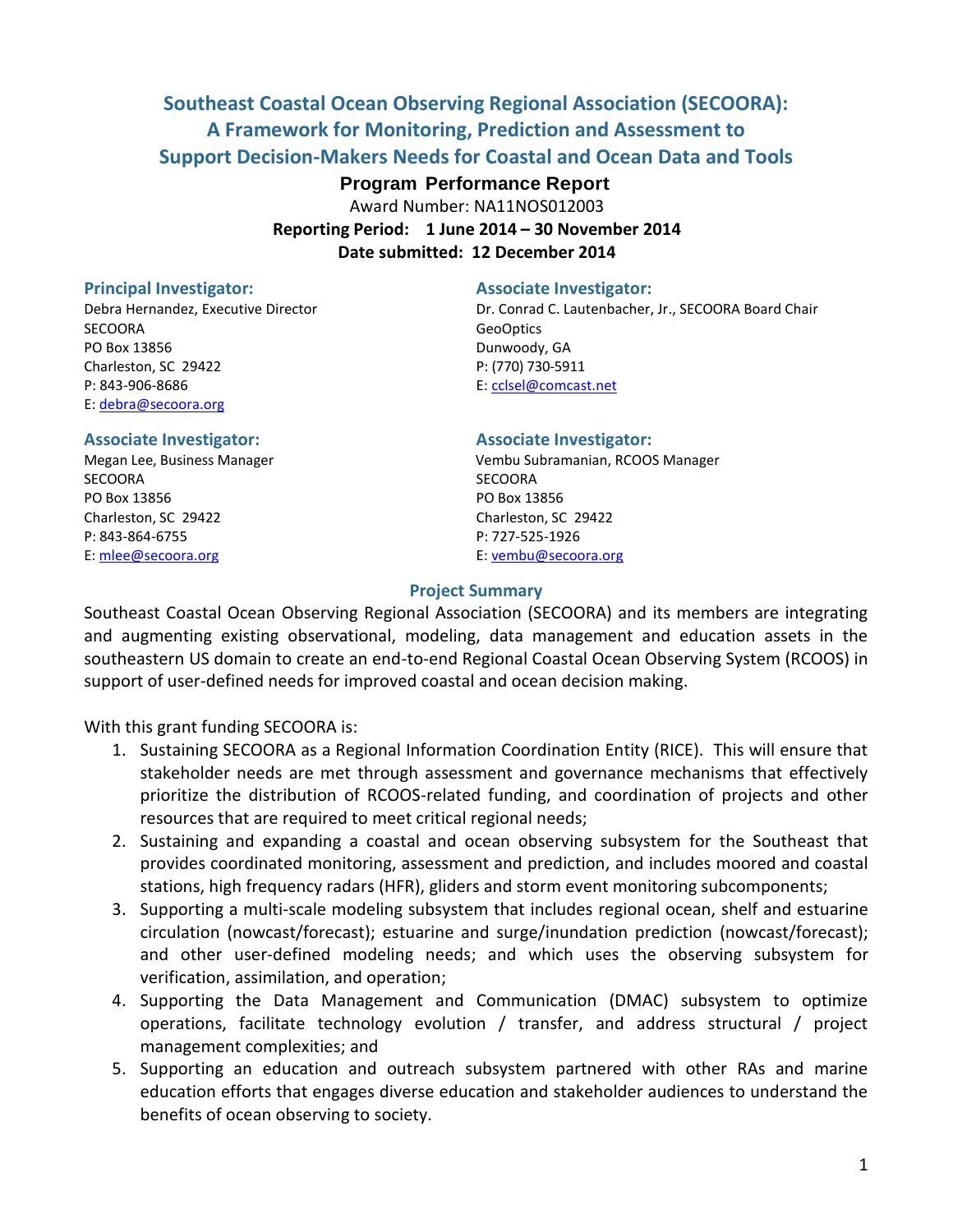### **Progress and Accomplishments**

During this reporting period, SECOORA submitted the revised [scope of work](http://secoora.org/webfm_send/1219) for Year 4 (June 1, 2014 – May 31, 2015). Contractual review and account establishment for the Year 4 award were completed, and funding for SECOORA sub-awards were disbursed to partner institutions. The administration of the Year 3 sub-awards are being continued by SECOORA. Support to Gray's Reef Ocean Acidification buoy, funded by NOAA's Ocean Acidification Program, is being continued. A new sub-award was issued to University of Delaware to support Ocean Acidification field data collection in Year 4. We committed \$20,000 of support to maintain the new University of North Carolina at Chapel Hill high frequency radar site located at Core Banks, NC. We are preparing solicitations to add the following new tasks in Year 4 that further address integration of our ongoing projects and user needs:(1) ocean variable experiment; (2) rip current model validation and forecasting, and (3) enhance and strengthen data management infrastructure. This report details the progress and accomplishments over the reporting period.

# **Goal 1: Sustain SECOORA as a Regional Information Coordination Entity (RICE)**

**Milestones:** Progress continues on this goal, and brief milestone updates are provided below. Additional details are described in the table that follows.

- **A. Provide timely grant reports to NOAA:** Submitted 2014 NOPP annual report, IOOS semi-annual progress report with December 2014 annual supplemental information as required, and the semi-annual Federal Financial report during this reporting period.
- **B. Hold Board Meeting Fall 2014 and Member Meeting 2015:** Held Fall 2014 Board meeting in Charleston, SC (Dec. 8-9, 2014). Planning for Spring 2015 (Jacksonville, FL, May 19-20, 2015) Board and Annual Member meeting is underway.
- **C. Publish e-newsletters and other outreach material:** SECOORA continued to engage in marketing and outreach activities via e-newsletter, e-mails, social media and website. In 2014, SECOORA sent 4 e-newsletters, referring 346 sessions to our website through our April, June, and September newsletters. We sent 14 emails outlining staff updates to the Board and produced twenty-nine stories highlighting members' work. SECOORA newsletters, stories and videos were published on our [website.](http://secoora.org/news) We continue to engage in outreach and education events as well as provide materials to RCOOS PIs and Board members who attend science meetings, provide information to governmental representatives, etc. SECOORA staff and Members engaged in over 70 in-person outreach events. During this reporting period, we developed new outreach rack cards, one-pagers for each state, provided educational briefs to Congressional staff, and held an outreach event for stakeholders including Congressional staff at UNCW. We also produced our first annual report highlighting 2013 activities, which can be accessed via our [website.](http://secoora.org/members/frequent_docs)
- **D. Coordinate with neighboring RAs:** We continue to work closely with the neighboring Regional Associations and state and federal government agencies to ensure that messages, products, and projects are coordinated and resources are leveraged.
- **E. SECOORA website updates focused on data portal expansion, and PI project news:** Ongoing.
- **F. Refine and maintain RCOOS Conceptual Operations Plan:** Ongoing**.**
- **G. Support local, regional, and national collaboration:** The following is a list of collaboration efforts and partners: GliderPalooza 2014, Governors South Atlantic Alliance Ocean and Coast Portal, IOOS Vocabulary, IOOS Catalog, IOOS DMAC, RA Certification rules, IOOS Education and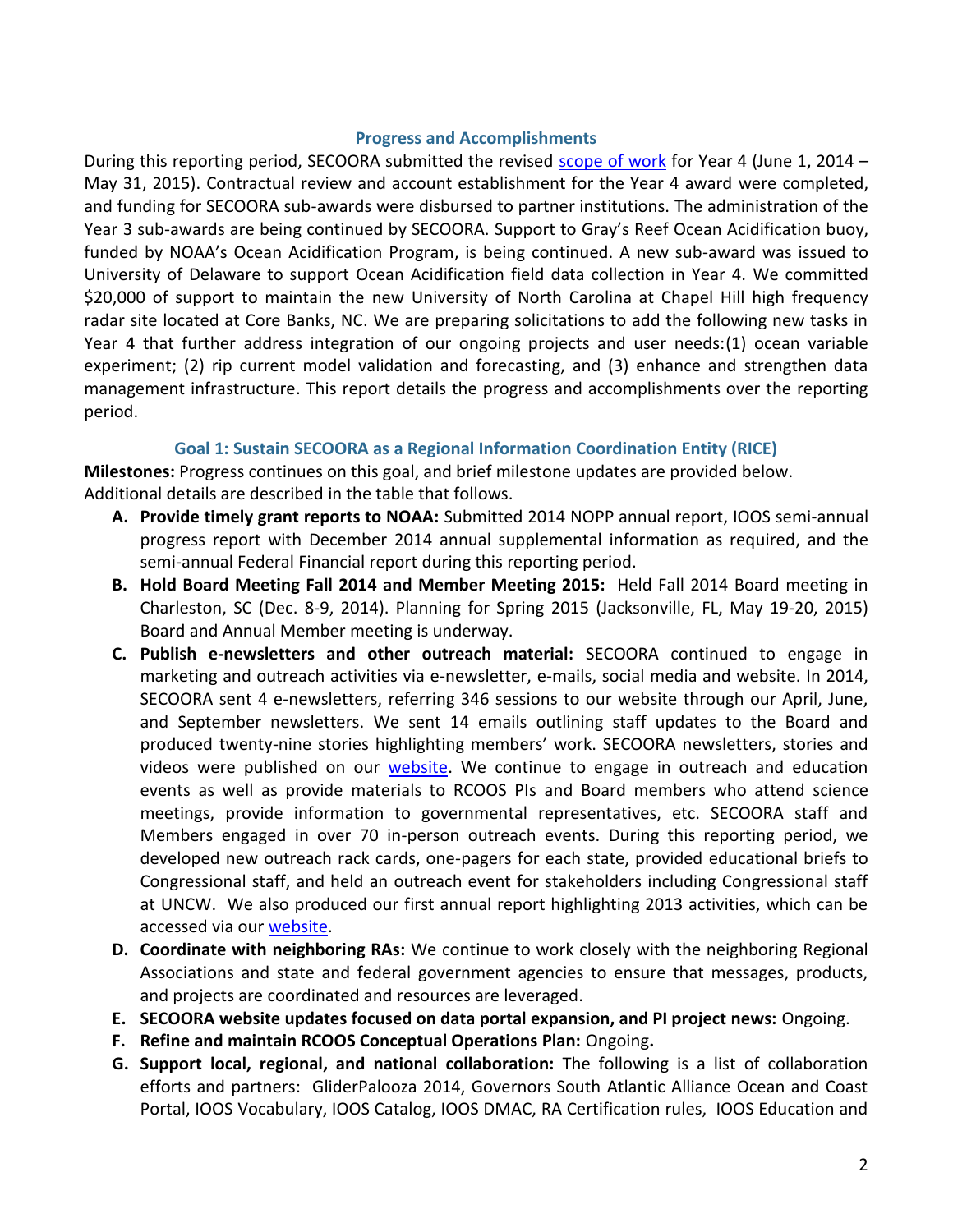Outreach efforts(partnering with IOOS Program Office (PO), IOOS Association and all other RAs, NOAA Southeast and Caribbean Regional Team (SECART); Southeast Ocean and Coastal Acidification Network (SOCAN); HF Radar Steering team and Modeling Strategy Committee; IOOS Advisory Committee. Additionally, SECOORA continues to actively participate in IOOS Association and IOOS Program Office activities (progress reports, committees, meetings, conference calls and input to requests).

**H. Evaluate mechanisms to track operational statistics, product usage, and outcome measures and metrics:** Continue to track website usage with Google Analytics (GA). We periodically review the [GA metrics](http://secoora.org/node/404) to understand the end users and time spent on sections of the website to implement improvements to the website. SECOORA DMAC technical personnel have implemented alert services to track the data flow from data providers (observations and modeling subsystems).

| <b>SECOORA Activities</b>                                                                                                                                                                                                                                                                                                                                                                                                                                                                                                                                                              | Progress                                                                                                                                                                                                                                                                                                                                                                                                                                                                                                                                                                                                                                                                                                                                                                                                                                                                                                                                                                                                                                                                                             |
|----------------------------------------------------------------------------------------------------------------------------------------------------------------------------------------------------------------------------------------------------------------------------------------------------------------------------------------------------------------------------------------------------------------------------------------------------------------------------------------------------------------------------------------------------------------------------------------|------------------------------------------------------------------------------------------------------------------------------------------------------------------------------------------------------------------------------------------------------------------------------------------------------------------------------------------------------------------------------------------------------------------------------------------------------------------------------------------------------------------------------------------------------------------------------------------------------------------------------------------------------------------------------------------------------------------------------------------------------------------------------------------------------------------------------------------------------------------------------------------------------------------------------------------------------------------------------------------------------------------------------------------------------------------------------------------------------|
| Ensure continued and efficient<br>$\bullet$<br>Governance, Management and<br>Operations of the RA.<br>$\bullet$<br>Provide forums, i.e. workshops,<br>meetings that enable stakeholder<br>assessment and engagement.<br>$\bullet$<br>Coordinate with the Governor's<br>South Atlantic Alliance (GSAA).<br>$\bullet$<br>Ensure SECOORA's plans and<br>gaps analysis align with IOOS<br>Association and IOOS office<br>guidance and/or requirements.<br>$\bullet$<br>Refine and maintain RCOOS<br>Conceptual Operations Plan.<br>$\bullet$<br>Develop materials for RA<br>Certification. | <b>Staff fiscal activities:</b><br>Provided fiscal and overall project management for IOOS awards, and continued<br>$\bullet$<br>to manage primary partner institutions sub-awards.<br>$\bullet$<br>Held bi-monthly administration meetings to ensure efficient and effective fiscal<br>operations.<br>$\bullet$<br>Our part-time Bookkeeper (Chiaki Kight) and Business Manager (Megan Lee)<br>continue to manage the contracts and financials for these awards.<br>$\bullet$<br>The FY14 SECOORA A-133 audit was conducted by the firm Elliott Davis, LLC and<br>was finalized on September 22, 2014. There were no negative findings.<br>$\bullet$<br>Megan Lee, SECOORA Business Manager attended via webinar the NOAA Grants<br>Management Financial Assistance Workshop Silver Spring, MD held June 24-25,<br>2014.<br><b>SECOORA Board and PI Coordination</b><br>Continued to hold monthly conference calls with RCOOS PIs to ensure in-reach,<br>$\bullet$<br>coordination and collaboration within each RCOOS subcomponent and among<br>PIs. Also held DMAC activities coordination calls. |
|                                                                                                                                                                                                                                                                                                                                                                                                                                                                                                                                                                                        | Held monthly Executive Committee conference calls. The Finance and Audit<br>$\bullet$<br>Committee met twice during this reporting period. SECOORA held occasional<br>Board calls as needed.<br>Held Fall 2014 Board meeting in Charleston, SC, December $8 - 9$ , 2014.<br><b>External Coordination Activities:</b><br>Continued to actively participate in the Governors' South Atlantic Alliance<br>$\bullet$<br>(GSAA) and GSAA Regional Information Management System (RIMS) portal is<br>being maintained.<br>Executive Director continued to participate in quarterly "Partner Arm" calls of<br>$\bullet$                                                                                                                                                                                                                                                                                                                                                                                                                                                                                     |
|                                                                                                                                                                                                                                                                                                                                                                                                                                                                                                                                                                                        | the GSAA as well as regular Executive Planning Team calls.<br>Staff participated in monthly IOOS Association and IOOS PO conference calls,<br>$\bullet$<br>including Executive Director participation on the IOOS Association Executive<br>Committee, and attended the IOOS Association/IOOS Annual meeting.<br>SECOORA shared an exhibit booth with GCOOS-RA at the Science Festival in St.<br>$\bullet$<br>Petersburg, FL on October 18, 2014.<br>Other meetings and activities: NOAA Ecological Forecasting webinar and<br>$\bullet$<br>meeting. Weather Ready Nation events; Weather Forecast Office visits in<br>Tampa, Miami and Charleston; Wilmington Sector USCG; North Carolina Sea<br>Grant; North Carolina Member institutes as well as potential new member<br>organizations; Fleet Weather Center, Norfolk, VA; Florida Gulf Coast University;<br>West Central Florida American Meteorological Society Meetings; International                                                                                                                                                         |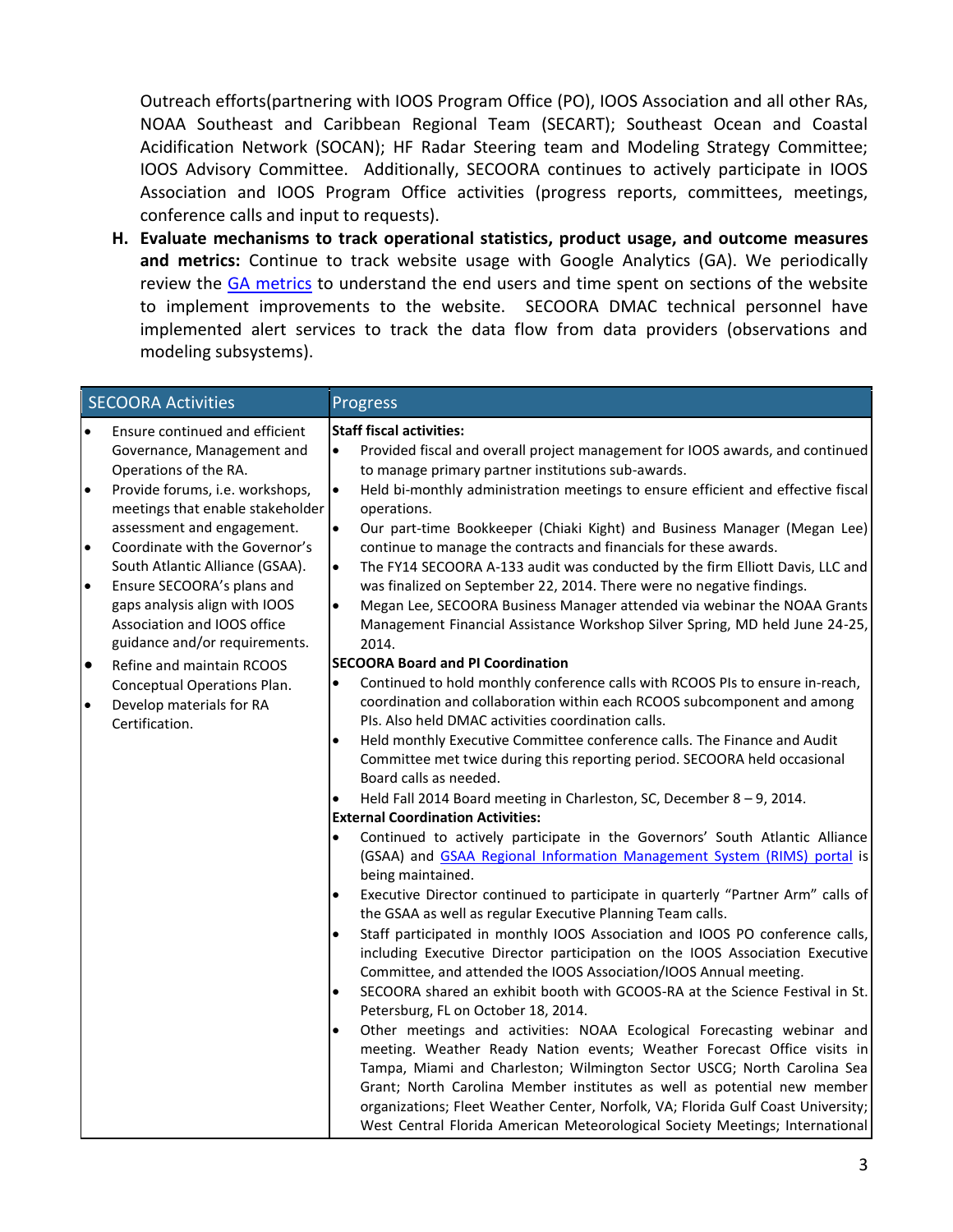| <b>SECOORA Activities</b> | <b>Progress</b>                                                                                                                                                                                                                                                                                                                                                                                                                                                                                                                                                                                                                                                                                                                                    |
|---------------------------|----------------------------------------------------------------------------------------------------------------------------------------------------------------------------------------------------------------------------------------------------------------------------------------------------------------------------------------------------------------------------------------------------------------------------------------------------------------------------------------------------------------------------------------------------------------------------------------------------------------------------------------------------------------------------------------------------------------------------------------------------|
|                           | Radio Oceanography Working Group meeting; West Central Florida American<br>Meteorological Society Meetings; International Radio Oceanography Working<br>meeting; 2014 St. Petersburg Science Festival; Undergraduate<br>Group<br>Environmental Science Lab Tours USF Clam Bayou Water Quality Monitoring<br>Station; Guy Harvey Fisheries Symposium, St. Petersburg, FL (November 13-15,<br>2014); Researching Plastic Marine Debris Canterbury School of Florida, St.<br>Petersburg Oceanography Class; and 2014 World GIS Day, University of South<br>Florida, St. Petersburg, FL (November 18, 2014); Glider Palooza 2014 SECOORA<br>and University of Georgia, Skidaway Institute of Oceanography.<br><b>Efforts to Leverage IOOS Funding:</b> |
|                           | Continued partnership with GSAA. SECOORA partially supports operations and<br>maintenance for the UNC Core Banks HF Radar system, which was funded by<br>the state of NC through the UNC Coastal Studies Ocean Energy Program.                                                                                                                                                                                                                                                                                                                                                                                                                                                                                                                     |

# **Goal 2: Sustain an Observing Subsystem for the SE**

**Milestones:** The following provides milestones updates for the observing subsystem goal and additional details are described in the table that follows.

- **A. Operate and maintain moored and coastal stations:** University of South Florida Coastal Ocean Monitoring and Prediction System (COMPS) and University of North Carolina Wilmington Coastal Ocean Research and Monitoring Program (CORMP) assets are maintained.
- **B. Report moored and coastal stations data to secoora.org and NDBC:** Ongoing.
- **C. Operate and Maintain Priority Radars**
	- i. **Hourly surface current maps from the various subregions via individual and SECOORA websites**: Ongoing.
	- ii. **Estimates of significant wave heights from the HFR data:** Estimates of significant wave heights from the HF radar data are provided on an experimental basis by WERA HF Radar operators within the region.
	- iii. **Develop/report performance metrics of CODARs and WERAs throughout the SE including accuracy estimates of the surface currents:** HF Radar operators in our region use the National HFR site to report their site performance metrics.
	- iv. **Provide the radial currents to the National Servers (SIO/Rutgers) for the National HFR network:** Ongoing.
- **D. Maintain the sensors on Gray's Reef National Marine Sanctuary (GRNMS) Buoy 41008:**  University of Georgia (UGA) is funded to maintain the Ocean Acidification sensors on the NOAA's GRNMS buoy. Support was allocated to University of Delaware Ocean Acidification field data collection in Year 4.
- **E. HFR Waves Project:** In April 2014, University of Miami (UM) Rosenstiel School of Marine and Atmospheric Science deployed a subsurface mooring in the Straits of Florida. The mooring was equipped with a NortekUSA AWAC instrument. AWAC profiler was located in the UM maintained HFR footprint (between Dania Beach and Virginia Keys stations) and collected waves and currents data for three months. The AWAC (NortekUSA) mooring was recovered in August 2014. These raw data have been provided to NWS (current and wave data), and are now being carefully being analyzed.
- **F. Asset inventory and provide performance metrics activities update:** Registered SECOORA assets web services in National Geophysical Data Center (NGDC) and IOOS Catalogs. SECOORA HF Radar operators use the National HFR to provide their site uptime performance metrics,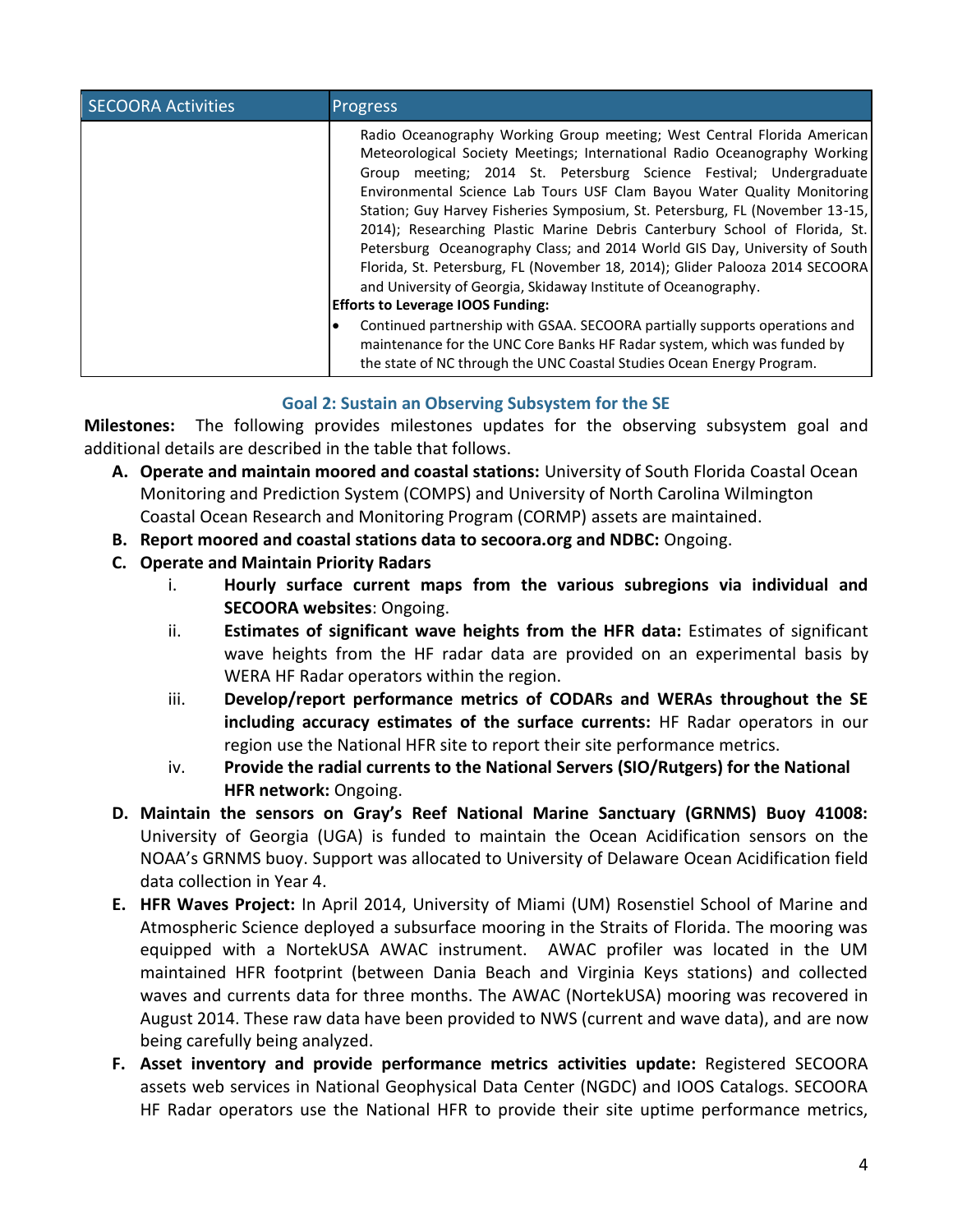which are summarized for each radar station in the table below. In-situ operators currently use their in-house performance metrics to report their uptime metrics.

| Institution/Activities                                                                                                                          | Progress                                                                                                                                                                                                                                                                                                                                                                                                                                                                                                                                                                                                                                                                                                                                                                                                                                                                                                                                                                                                                                                                                                                                                                              |
|-------------------------------------------------------------------------------------------------------------------------------------------------|---------------------------------------------------------------------------------------------------------------------------------------------------------------------------------------------------------------------------------------------------------------------------------------------------------------------------------------------------------------------------------------------------------------------------------------------------------------------------------------------------------------------------------------------------------------------------------------------------------------------------------------------------------------------------------------------------------------------------------------------------------------------------------------------------------------------------------------------------------------------------------------------------------------------------------------------------------------------------------------------------------------------------------------------------------------------------------------------------------------------------------------------------------------------------------------|
|                                                                                                                                                 | Sustain an Observing System for the SE: Sustain Moored and Coastal Stations; Maintain Priority Radars                                                                                                                                                                                                                                                                                                                                                                                                                                                                                                                                                                                                                                                                                                                                                                                                                                                                                                                                                                                                                                                                                 |
| University of South Florida (Weisberg)<br><b>Support COMPS moorings</b>                                                                         | University of South Florida (USF) COMPS three surface and two subsurface<br>moorings, along with one near shore tower installation are maintained for real-<br>time and delayed mode observations (surface meteorology and water column<br>currents and temperature/salinity (T/S) on surface moorings, water column velocity<br>(V) and bottom T/S on subsurface moorings, and surface meteorology, water<br>column currents and waves on the near shore tower). New data logger/telemetry<br>systems were deployed on three surface moorings, which led to improved data<br>returns from the moorings.                                                                                                                                                                                                                                                                                                                                                                                                                                                                                                                                                                              |
| University of South Florida (Merz)<br>Support in-shore tidal meteorological<br>stations                                                         | Support is continued for USF COMPS coastal stations that collect physical and<br>meteorological data in real-time. USF has added the Clam Bayou station, located on<br>Boca Ciega Bay in St. Petersburg, FL, to the COMPS coastal stations network. A new<br>radar-based water level sensor on a NOAA designed mounting frame with bubbler<br>back-up was added to this site on October 29, 2014. In addition to water level and<br>meteorological data, the Clam Bayou site measures salinity, dissolved oxygen, pH,<br>water temperature, turbidity, chlorophyll, blue green algae, fluorescent dissolved<br>organic matter. Water quality and water level sensors were supplied by YSI/Xylem.<br>Consolidation of the COMPS Egmont Key and Anna Maria sites into a single nearby<br>site is in the planning stages. It is expected that USF will maintain 6 coastal stations<br>(Shell Point, Aripeka, Fred Howard Park, Big Carlos Pass, Clam Bayou and the<br>consolidated Egmont/Anna Maria site). The real-time data collected by the<br>moorings and coastal stations are delivered to SECOORA and NDBC, and are made<br>available via Global Telecommunication System (GTS). |
| University of North Carolina -<br>Wilmington (Leonard)<br>Support CORMP observing network                                                       | University of North Carolina Wilmington (UNCW) continued to operate and<br>maintain 7 nearshore real-time moorings and 1 coastal pier station. These stations<br>collect and provide hourly reports of the following variables: wind velocity,<br>barometric pressure, sea surface temperature, atmospheric temperature, solar<br>radiation, sea level, in - water velocity, salinity, and waves. During this reporting<br>period, UNCW's CORMP successfully redesigned the communications/telemetry<br>systems. Currently, 5 of the nearshore moorings $( \leq 5 \text{ nm from shore})$ use Verizon<br>cell modems, replacing the Iridium satellite communications service. One more<br>mooring will be converted to cell modem within the next reporting period, and<br>another mooring will continue to use Iridium since it is 27 miles from shore and cell<br>phone coverage does not extend that far offshore. All data collected are provided<br>to SECOORA and NDBC and are made available via GTS.                                                                                                                                                                          |
| University of Georgia (Noakes) -<br>Support to NOAA's Ocean Acidification<br>Program NDBC Gray's Reef National<br>Marine Sanctuary (GRNMS) buoy | University of Georgia continues to operate and maintain the NOAA's Ocean<br>Acidification Program NDBC GRNMS buoy (41008). The GRNMS pCO2 system has<br>been transmitting water and air pCO2 measurements and pH without incident<br>during the reporting period. The batteries on the Sea-Bird failed in September so<br>the water quality parameters are currently not being transmitted. On October 24,<br>all the pCO2 systems mounted on the buoy deck were replaced. This also included<br>mounting a new GPS integrated iridium antenna on the buoy mast. The SAMI-pH<br>and Sea-Bird mounted under the buoy could not be replaced at this time due to sea<br>conditions. Seas were moving the buoy considerably and did not allow for safe<br>diving under the buoy. UGA and GRNMS are currently watching the sea conditions<br>for an opportune window to head back offshore to replace the two sensors. The                                                                                                                                                                                                                                                                 |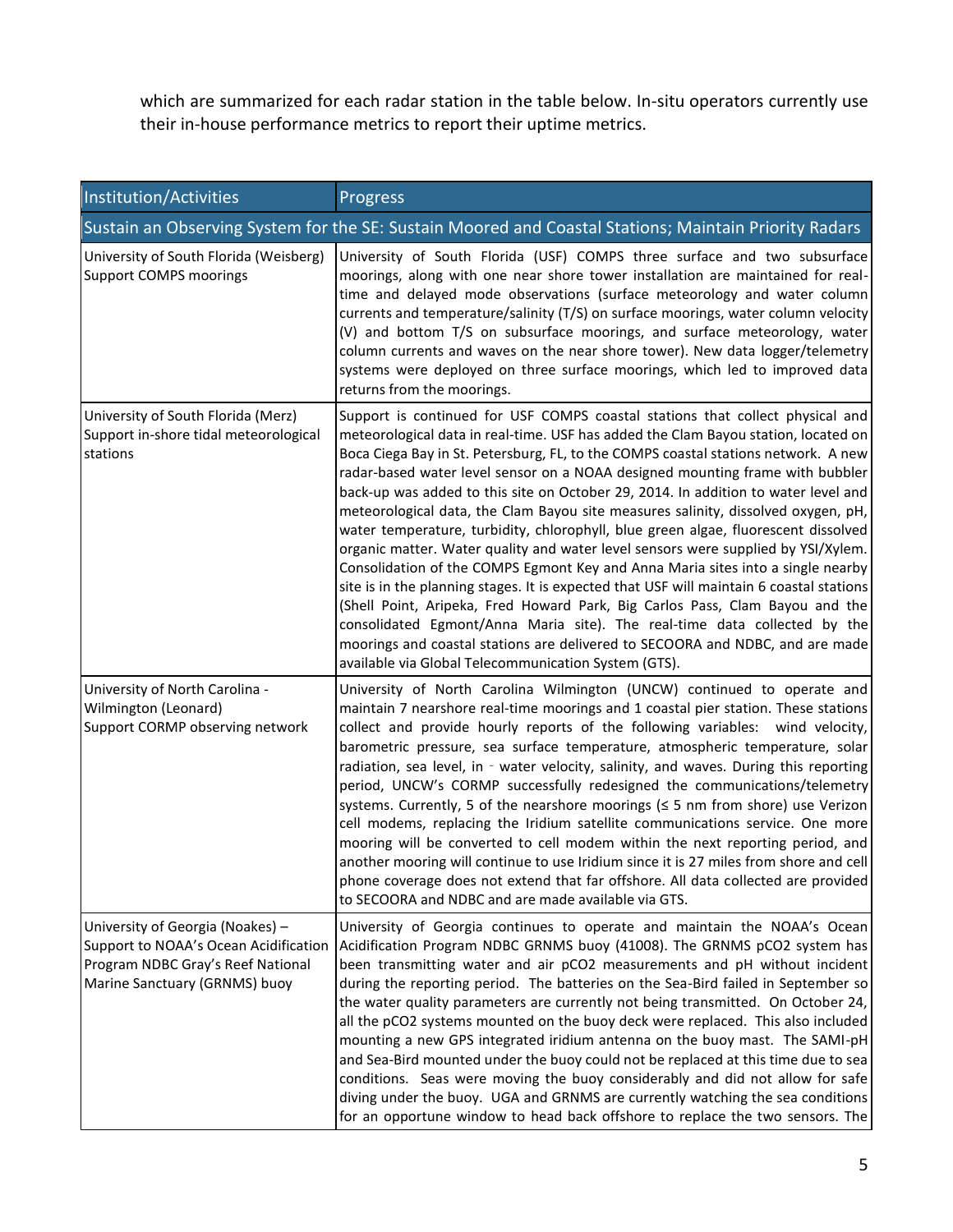| Institution/Activities                                                                                                              | Progress                                                                                                                                                                                                                                                                                                                                                                                                                                                                                                                                                                                                                                                                                                                                                                                                                                                                                                                                                                                                                                                                                                                                                                                                                                                                                                                                                                                                                                                                                                                                                                                                                                                                                                                                                                                                                                                                                                                                                                                                                                                                                                                                                                                                                                                                                                  |
|-------------------------------------------------------------------------------------------------------------------------------------|-----------------------------------------------------------------------------------------------------------------------------------------------------------------------------------------------------------------------------------------------------------------------------------------------------------------------------------------------------------------------------------------------------------------------------------------------------------------------------------------------------------------------------------------------------------------------------------------------------------------------------------------------------------------------------------------------------------------------------------------------------------------------------------------------------------------------------------------------------------------------------------------------------------------------------------------------------------------------------------------------------------------------------------------------------------------------------------------------------------------------------------------------------------------------------------------------------------------------------------------------------------------------------------------------------------------------------------------------------------------------------------------------------------------------------------------------------------------------------------------------------------------------------------------------------------------------------------------------------------------------------------------------------------------------------------------------------------------------------------------------------------------------------------------------------------------------------------------------------------------------------------------------------------------------------------------------------------------------------------------------------------------------------------------------------------------------------------------------------------------------------------------------------------------------------------------------------------------------------------------------------------------------------------------------------------|
|                                                                                                                                     | Sustain an Observing System for the SE: Sustain Moored and Coastal Stations; Maintain Priority Radars                                                                                                                                                                                                                                                                                                                                                                                                                                                                                                                                                                                                                                                                                                                                                                                                                                                                                                                                                                                                                                                                                                                                                                                                                                                                                                                                                                                                                                                                                                                                                                                                                                                                                                                                                                                                                                                                                                                                                                                                                                                                                                                                                                                                     |
|                                                                                                                                     | waters off the shore of Georgia are currently undergoing their annual shift from<br>being a CO2 source to becoming a CO2 sink. During this reporting period, surface<br>water pCO2 has shifted from the mid 500 µatm to the mid 300 µatm. Atmospheric<br>pCO2 at GRNMS is currently around 400 µatm. Also at GRNMS, pH is slowly<br>increasing during this period from approximately 8 to 8.1. These seasonal changes<br>are primarily temperature driven and expected annually, however overall the pCO2<br>at GRNMS has been increasing at a rate of 2.7% per year for seawater and 0.78%<br>per year for atmospheric pCO2. Continued monitoring at the site will help to<br>determine if this rate is an ongoing event. During this reporting period, the<br>estuarine and coastal water offshore of Georgia were surveyed extensively (April,<br>May, July, July, September) by partner institution University of Delaware for the<br>following purposes: a) provide a ground-truthing for the mooring pCO2 and pH at<br>the Gray's Reef, b) build a robust total alkalinity (TAlk) and salinity relationship;<br>thus high frequency mooring salinity data can be translated into TAIk and, using<br>TAlk and high frequency pCO2, we can calculate high frequency dissolved inorganic<br>carbon (DIC), pH, and carbonate saturation state and c) understand coastal carbon<br>cycling and relevant biogeochemistry such that they can be incorporated into<br>building a predictive model for pCO2, pH and saturation state at the mooring site<br>and in the region. During these cruises, scientists measured pCO2, pH, and took<br>water samples for dissolved inorganic carbon (DIC) and total alkalinity (TAIk)<br>analysis. During each survey, in addition to an underway (pumping seawater)<br>through an instrument when the ship is sailing) survey of pCO2 and O2, they also<br>took about 100 water samples to measure DIC and TAIk back at the lab. Two<br>manuscripts are nearly ready for submission. The first one examines the drivers, i,e<br>variables (DIC, Talk, Temperature and Salinity etc.), that control the pCO2 at the<br>mooring site. The second paper will examine the secular trend over the 7 years<br>since observations started at the mooring for pCO2 in 2006. |
| <b>Maintain High Frequency Radar Operations</b>                                                                                     |                                                                                                                                                                                                                                                                                                                                                                                                                                                                                                                                                                                                                                                                                                                                                                                                                                                                                                                                                                                                                                                                                                                                                                                                                                                                                                                                                                                                                                                                                                                                                                                                                                                                                                                                                                                                                                                                                                                                                                                                                                                                                                                                                                                                                                                                                                           |
| University of South FL (Weisberg,<br>Merz) Support three CODAR and two<br>WERA radar arrays on the West Florida<br>Shelf            | The College of Marine Science (CMS), University of South Florida (USF) currently<br>operates, maintains and delivers data from three CODAR priority radar sites<br>(Naples, Venice and Reddington Shores). Acquisition of CODAR equipment spares<br>for installing the fourth site is in progress. USF maintains the two co-located WERA<br>stations and assessment of CODAR and WERA HFR in mapping currents were<br>performed. The data from the stations are provided in near real-time to SECOORA<br>and the U.S. National HFR network maintained by the Scripps Institution. The<br>performance metrics (temporal and average spatial range) of the CODAR systems<br>indicate operation for 99.7% and 169km, 85.4% and 165km and 88.1% and 179km,<br>for the period 1 June 2014 to 6 December 2014 for the Reddington Shore, Venice<br>and Naples, respectively. The performance metrics of the WERA systems indicate<br>operation for 97.8% and 126km and 93.0% and 126km for the period 1 June 2014<br>to 6 December 2014 for the Fort DeSoto and Venice, respectively.                                                                                                                                                                                                                                                                                                                                                                                                                                                                                                                                                                                                                                                                                                                                                                                                                                                                                                                                                                                                                                                                                                                                                                                                                            |
| Skidaway Institute of Oceanography<br>(SkIO) (Savidge)<br>Support two WERA radar arrays on St.<br>Catherine's and Jekyll Island, GA | SkIO continued to operate two WERA HFRs on St. Catherine's Island and Jekyll<br>Island, GA for this reporting period. The data are being continuously provided to<br>SECOORA and the U.S. National HFR Network archive in near-real time. Estimates<br>of wave and wind parameters are also made as experimental products. Operational<br>uptime and average spatial range statistics for the period from 1 June 2014 to 6<br>December 2014 of St. Catherine's Island and Jekyll Island HF Radar sites are: 99.7%,<br>182km, 99.3%, 198km.                                                                                                                                                                                                                                                                                                                                                                                                                                                                                                                                                                                                                                                                                                                                                                                                                                                                                                                                                                                                                                                                                                                                                                                                                                                                                                                                                                                                                                                                                                                                                                                                                                                                                                                                                                |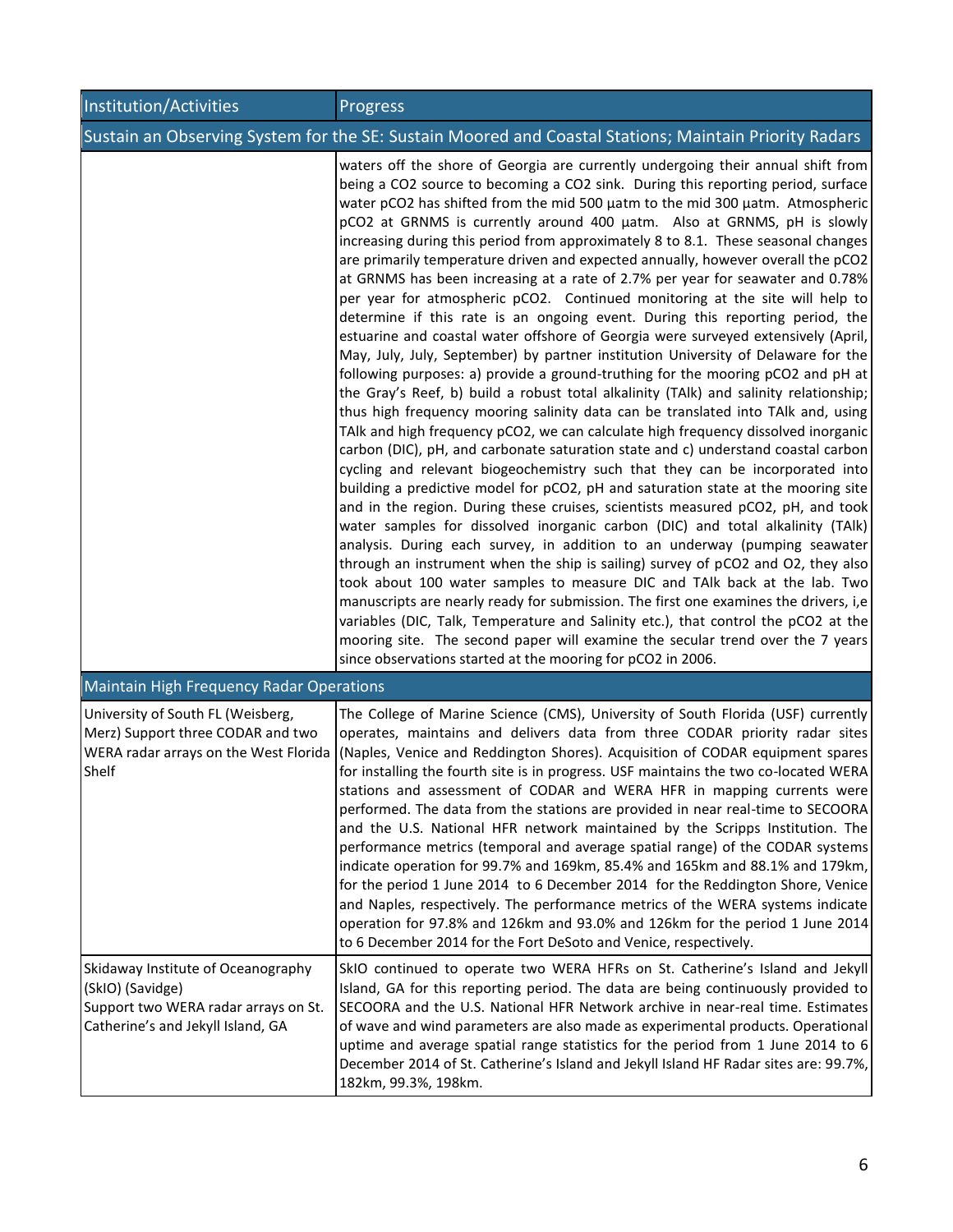| Institution/Activities                                                                                                                     | Progress                                                                                                                                                                                                                                                                                                                                                                                                                                                                                                                                                                                                                                                                                                                                                                                                                                                                                                                                                                                                                                                                                                                                                                                                                                                                                                                                                                                                                                                                                                                                                                                                                                                                                                                                                                                                                                                                                                                                                                                                                                                                                                                                                                                                                                 |
|--------------------------------------------------------------------------------------------------------------------------------------------|------------------------------------------------------------------------------------------------------------------------------------------------------------------------------------------------------------------------------------------------------------------------------------------------------------------------------------------------------------------------------------------------------------------------------------------------------------------------------------------------------------------------------------------------------------------------------------------------------------------------------------------------------------------------------------------------------------------------------------------------------------------------------------------------------------------------------------------------------------------------------------------------------------------------------------------------------------------------------------------------------------------------------------------------------------------------------------------------------------------------------------------------------------------------------------------------------------------------------------------------------------------------------------------------------------------------------------------------------------------------------------------------------------------------------------------------------------------------------------------------------------------------------------------------------------------------------------------------------------------------------------------------------------------------------------------------------------------------------------------------------------------------------------------------------------------------------------------------------------------------------------------------------------------------------------------------------------------------------------------------------------------------------------------------------------------------------------------------------------------------------------------------------------------------------------------------------------------------------------------|
|                                                                                                                                            | Sustain an Observing System for the SE: Sustain Moored and Coastal Stations; Maintain Priority Radars                                                                                                                                                                                                                                                                                                                                                                                                                                                                                                                                                                                                                                                                                                                                                                                                                                                                                                                                                                                                                                                                                                                                                                                                                                                                                                                                                                                                                                                                                                                                                                                                                                                                                                                                                                                                                                                                                                                                                                                                                                                                                                                                    |
| University of Miami (Shay)<br>Support three WERA radar arrays at<br>Crandon, Virginia Key and Dania Beach<br><b>HF Radar Waves Project</b> | The University of Miami operates WERA HFR installations on Key Biscayne<br>(Crandon), Virginia Key and Dania Beach. Dania Beach and Virginia Key transmit at<br>12 MHz; Crandon Park site is now transmitting again at 16 MHz. Crandon Park site<br>was not operational from the summer of 2013 to the summer of 2014 due to a<br>cable being severed by city park and recreation maintenance crew. These radars<br>are estimating significant wave heights for the National Weather Service marine<br>forecast models and provide mean radials at hourly intervals to SECOORA and the<br>U.S. National HFR network archive. Discussions are underway with Ocean Reef<br>Club, Key Largo to establish the fourth WERA site at Key Largo, FL. Operational<br>uptime and average spatial range statistics for the period from 1 June 2014 through<br>6 December 2014 of Virginia Key and Dania Beach HFR sites are: 94.7%, 110km and<br>86.8%, 118km.<br>University of Miami was awarded funds to carry out an applied research project<br>during this reporting period to evaluate the feasibility of delivering accurate wave<br>estimates from HFR for broad use by stakeholders. The objective of this project is<br>to deploy an Acoustic Wave and Current Profiler (AWAC) in the HF Radar footprint<br>in the FL Straits to obtain wave measurements, which can be compared to the<br>WERA HF derived significant wave height measurements. The work will also<br>include a careful assessment of the errors in wave extraction algorithms. In April<br>2014, UM Rosenstiel School of Marine and Atmospheric Science deployed a<br>subsurface mooring in the Straits of Florida. The mooring was equipped with a<br>NortekUSA AWAC instrument. AWAC profiler was located at 25.93N and 79.88W in<br>the UM maintained HFR footprint (between Dania Beach and Virginia Keys stations)<br>and collected waves and currents data for three months. The AWAC (Nortek)<br>mooring was recovered in August 2014. Data recovery is 100% based on<br>preliminary analysis. These raw data have been provided to NWS (current and<br>wave data), and are now being carefully analyzed relative to HFR measurements for<br>currents and waves. |
| University of NC - Chapel Hill (Seim)<br>Support two CODAR radar arrays on<br>the Outer Banks of NC                                        | The University of North Carolina Chapel Hill operates two CODAR HFR installations<br>on the Outer Banks of North Carolina. A new station at Core Banks, NC has been<br>added (March 2014). Funding for this additional site comes from the state of NC<br>through the UNC Coastal Studies Ocean Energy Program. Operations and<br>maintenance are being partially supported by SECOORA. Other progress and<br>accomplishments during this reporting period are: (i) continued collaboration with<br>Johns Hopkins University to develop ship-tracking capabilities using the DUCK 5<br>MHz CODAR site located at the Army Corps Field Research Facility in Duck, NC.<br>Improvements to the site from this collaboration include: additional transmit<br>antenna and high power transmitter added (fall 2013), new model receive antenna<br>replaced the 10 year old existing antenna, a new antenna calibration was<br>completed 11/07/14; and (ii) continue to develop Gulf Stream landward edge<br>tracking capabilities with the NC radars, and compare them with existing data<br>products. The investigators have also begun seeking optimal reprocessing<br>parameters for the NC radars to improve radar surface current quality at the radial<br>short, or 30 minute averaged radial, level. Hourly data from the systems are<br>delivered to SECOORA and the U.S. National HFR network archive. Operational<br>uptime and average spatial range statistics for the period from 1 June 2014 through<br>6 December 2014 of Core Banks, Cape Hatteras and Duck HF Radar sites are: 90.8%,<br>192km, 99.9%, 185km, 99.6%, 235km.                                                                                                                                                                                                                                                                                                                                                                                                                                                                                                                                                                                                   |
| University of South Carolina (Voulgaris)<br>Support two WERA arrays on Fort                                                                | The University of South Carolina currently maintains, operates and delivers data<br>from two priority radar sites (Fort Caswell, NC and Georgetown, SC) covering Long                                                                                                                                                                                                                                                                                                                                                                                                                                                                                                                                                                                                                                                                                                                                                                                                                                                                                                                                                                                                                                                                                                                                                                                                                                                                                                                                                                                                                                                                                                                                                                                                                                                                                                                                                                                                                                                                                                                                                                                                                                                                    |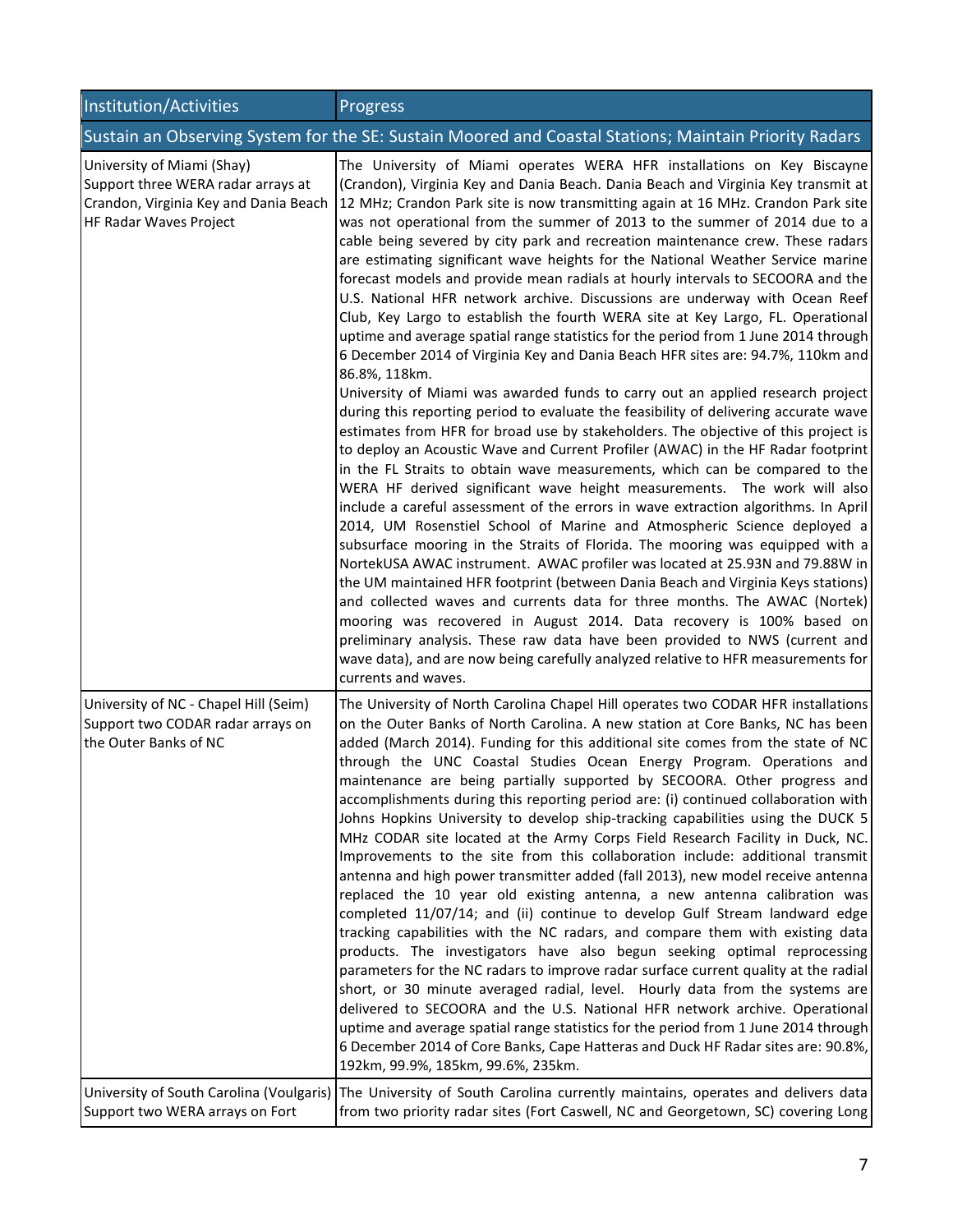| Institution/Activities                                                                                | <b>Progress</b>                                                                                                                                                                                                                                                                                                                                                                                                                                                                                                                                                                                                                                                                                                                                                                    |  |
|-------------------------------------------------------------------------------------------------------|------------------------------------------------------------------------------------------------------------------------------------------------------------------------------------------------------------------------------------------------------------------------------------------------------------------------------------------------------------------------------------------------------------------------------------------------------------------------------------------------------------------------------------------------------------------------------------------------------------------------------------------------------------------------------------------------------------------------------------------------------------------------------------|--|
| Sustain an Observing System for the SE: Sustain Moored and Coastal Stations; Maintain Priority Radars |                                                                                                                                                                                                                                                                                                                                                                                                                                                                                                                                                                                                                                                                                                                                                                                    |  |
| Caswell, NC and Georgetown, SC                                                                        | Bay, SC. The operation of the two systems was continued without major<br>interruptions during the reporting period, despite a number of issues developed<br>with the Georgetown site due to coastal erosion (storm activity) that made the<br>antennas of this site vulnerable to damage. The sites provide half-hourly surface<br>current maps via the PI's and the SECOORA websites and estimates of significant<br>waves heights on an experimental basis. Operational uptime and average spatial<br>range statistics for the period from 1 June 2014 through 6 December 2014 for Fort<br>Caswell, NC and Georgetown, SC HFR sites are: 99.7%, 179km, 98.8%, 228km. The<br>data from each station are provided in near real-time to SECOORA and the US<br>National HFR network. |  |

# **Goal 3: Support a Multi-Scale Multi-Resolution Modeling Subsystem**

**Milestones:** The following provides a milestones update for the modeling subsystem goals and additional details are described under each institution's activities.

- **A. Support and enhance SABGOM model**
- **B. Provide real-time forecasting of inundation and storm surge**
- **C. Develop data products derived from satellite and in situ observations for fisheries stock assessment**
- **D. Improve Beach/Shellfish Water Quality Advisories**

| Institution/Activities                                                   | <b>Progress</b>                                                                                                                                                                                                                                                                                                                                                                                                                                                                                                                                                                                                                                                                                                                                                                                                                                                                                                                                                                                                                                                                                                                                                                                                                                                                                                                                                                                                        |
|--------------------------------------------------------------------------|------------------------------------------------------------------------------------------------------------------------------------------------------------------------------------------------------------------------------------------------------------------------------------------------------------------------------------------------------------------------------------------------------------------------------------------------------------------------------------------------------------------------------------------------------------------------------------------------------------------------------------------------------------------------------------------------------------------------------------------------------------------------------------------------------------------------------------------------------------------------------------------------------------------------------------------------------------------------------------------------------------------------------------------------------------------------------------------------------------------------------------------------------------------------------------------------------------------------------------------------------------------------------------------------------------------------------------------------------------------------------------------------------------------------|
| North Carolina State University (He) Support<br>and enhance SABGOM model | The North Carolina State University South Atlantic Bight Gulf of Mexico<br>(SABGOM) model continues to run on a 24/7-basis, providing three-<br>dimensional (3D) regional ocean predictions. The model provides daily 72<br>hour nowcast/forecast, and model output (sea level, temperature, salinity<br>and 3D currents) are made available via the SECOORA website and the NCSU<br>PI's website. SABGOM model has been coupled with a biogeochemical<br>prediction model, and testing of data assimilation (DA) schemes within the<br>SABGOM modeling system using 3D-variable and 4D-variable data<br>assimilation schemes is ongoing. The DA system, once fully implemented,<br>will be able to assimilate observations including satellite sea surface<br>temperature, sea surface height, HFR surface currents, and glider observed<br>hydrography to improve SECOORA regional ocean circulation predictions.<br>Using SABGOM model predictions, the PI and his team supported USF and<br>NOAA in a 30-day glider survey of the Gulf Stream, which was conducted in<br>March 2014. The resulting high-resolution hydrographic data are being used<br>to test SABGOM's data assimilation system. The NCSU SABGOM modeling<br>team worked with the SECOORA data management team to standardize<br>model output and data products via the establishment of THREDDS server<br>and SECOORA's interactive map display. |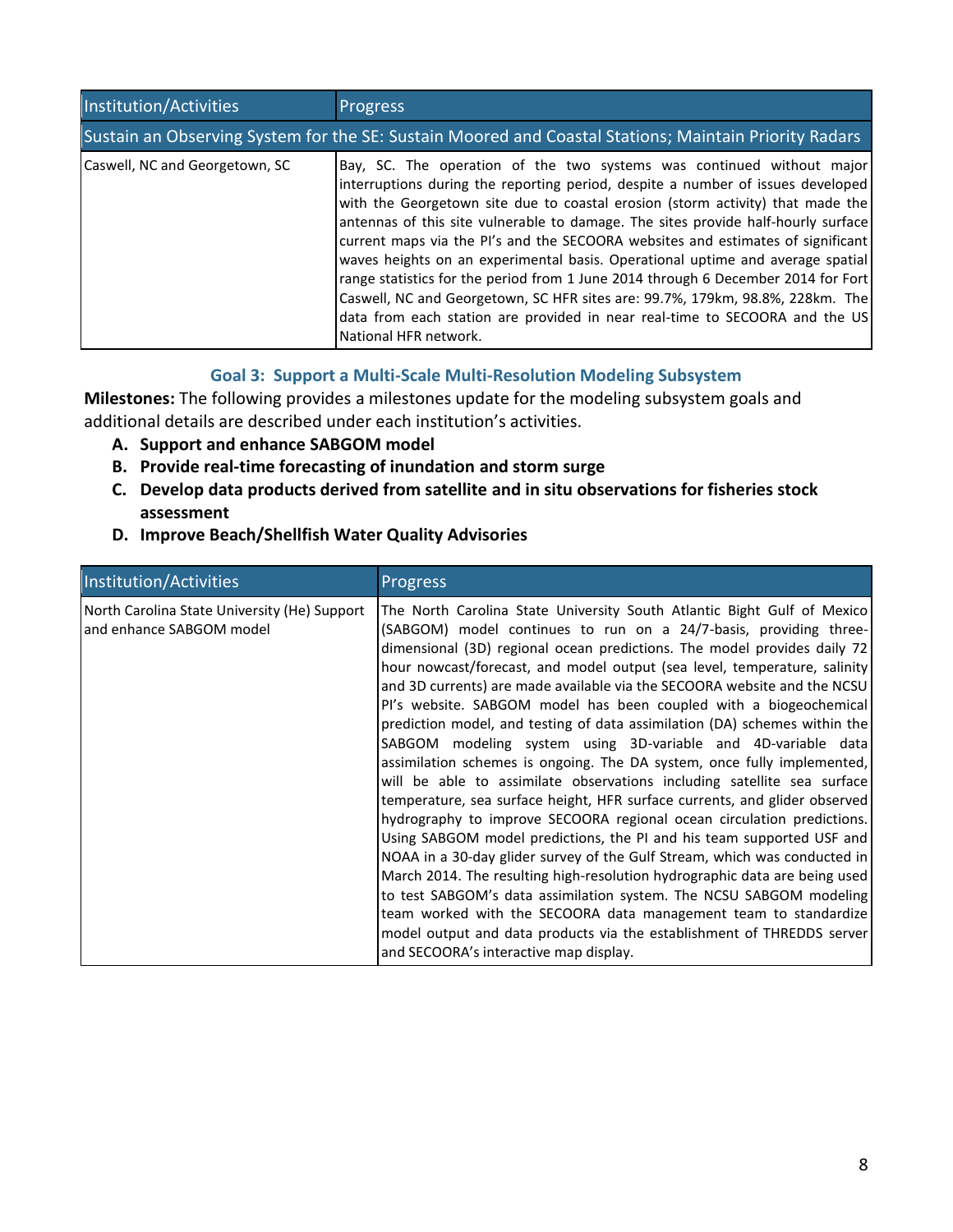| Institution/Activities                                                                                      | Progress                                                                                                                                                                                                                                                                                                                                                                                                                                                                                                                                                                                                                                                                                                                                                                                                                                                                                                                                                                                                                                                                                                                                                                                                                                                                                                                                                                                                                                                                                                                                                                                                                                                                                                                                                                                                                                                                                                                                                                                                                                                                                                                                                                   |
|-------------------------------------------------------------------------------------------------------------|----------------------------------------------------------------------------------------------------------------------------------------------------------------------------------------------------------------------------------------------------------------------------------------------------------------------------------------------------------------------------------------------------------------------------------------------------------------------------------------------------------------------------------------------------------------------------------------------------------------------------------------------------------------------------------------------------------------------------------------------------------------------------------------------------------------------------------------------------------------------------------------------------------------------------------------------------------------------------------------------------------------------------------------------------------------------------------------------------------------------------------------------------------------------------------------------------------------------------------------------------------------------------------------------------------------------------------------------------------------------------------------------------------------------------------------------------------------------------------------------------------------------------------------------------------------------------------------------------------------------------------------------------------------------------------------------------------------------------------------------------------------------------------------------------------------------------------------------------------------------------------------------------------------------------------------------------------------------------------------------------------------------------------------------------------------------------------------------------------------------------------------------------------------------------|
| University of Florida (Sheng) and North<br>Carolina State University (Xie)                                  | The North Carolina State University Coastal Marine and Atmospheric<br>Environment Prediction System (CMAEPS) maintained the near-real-time<br>CMAEPS forecast system that provides atmospheric, sea surface wave, and                                                                                                                                                                                                                                                                                                                                                                                                                                                                                                                                                                                                                                                                                                                                                                                                                                                                                                                                                                                                                                                                                                                                                                                                                                                                                                                                                                                                                                                                                                                                                                                                                                                                                                                                                                                                                                                                                                                                                      |
| Provide real-time forecasting of inundation<br>and storm surge.                                             | storm surge forecasts for the SECOORA region, and high-resolution storm<br>surge forecasts for the Northern Florida Coast domain. Specific progress and<br>accomplishments during this period include: (1) Maintaining the near-real-<br>time CMAEPS forecast system on the NCSU IBM Blade Center Linux Cluster<br>(henry2) and providing real-time atmospheric, sea surface wave, and storm<br>surge forecasts for the SECOORA region, and high-resolution storm surge<br>forecasts for the Florida Coast domain; 2) Providing the atmospheric WRF<br>model forecasts and sea surface wave forecasts through the web and data<br>server; and 3) Starting to summarize their previous research and application<br>works for the past three-year period and to draft the final progress report.<br>The University of Florida has completed a 3D forecasting system coupled<br>with a SWAN wave model for the entire Florida coast that provides a two to<br>three day forecast depending on the forecast wind fields. Specific progress<br>and accomplishments during this period include: (1) Maintaining the near-<br>real-time 3D forecasting system; (2) Serving 3D model data via SECOORA<br>THREDDS server as well as PI's website and (3) Starting to summarize their<br>previous research and application works for the past three-year period and<br>to draft the final progress report.                                                                                                                                                                                                                                                                                                                                                                                                                                                                                                                                                                                                                                                                                                                                                                           |
| ROFFS (Roffer), University of Miami CIMAS<br>(Muhling), and SAFMC (Pugliese)                                | Roffer's Ocean Fishing Forecasting Service, Inc. (ROFFS Inc.), the University<br>of Miami Cooperative Institute for Marine and Atmospheric Studies (CIMAS)<br>and the South Atlantic Fisheries Management Council (SAFMC) are                                                                                                                                                                                                                                                                                                                                                                                                                                                                                                                                                                                                                                                                                                                                                                                                                                                                                                                                                                                                                                                                                                                                                                                                                                                                                                                                                                                                                                                                                                                                                                                                                                                                                                                                                                                                                                                                                                                                              |
| Develop data products derived from satellite<br>and in situ observations for fisheries stock<br>assessment. | developing habitat models for enhancing fish stock assessments.<br>Engagement by regional stakeholders in the stock assessment process has<br>increased substantially during this reporting period. A scientific paper<br>("Habitat models for Gray Triggerfish collected in fishery independent trap<br>surveys off the Southeastern United States") was prepared and presented to<br>the members of the SouthEast Data, Assessment and Review (SEDAR) at the<br>Charleston, SC (Aug. 04-08, 2014) SEDAR #41 Workshop. It is important to<br>note that this scientific paper resulted in substantive discussions during the<br>Assessment Index Working Group at this meeting. Walt Ingram (NOAA,<br>NMFS, Pascagoula Laboratory), Barbara Muhling (Co-PI) and Joey Ballenger<br>are presently engaged in discussions related to refining, evaluating, and<br>hopefully implementing the use of the habitat model into the grey<br>triggerfish stock assessment. It was felt at the SEDAR meeting that habitat<br>modeling had great value to stock assessment in general as it provided a<br>good mechanism to introduce environmental variability into the stock<br>assessment indices. The idea of using habitat modeling was further<br>advanced by Roger Pugliese (SAFMC) within the South Atlantic Fishery<br>Management Council during their June (Ponte Vedra Beach, FL) and<br>September (Charleston, SC) meetings. The ongoing work by the project team<br>with NOAA NMFS Southeast Fisheries Science Center (Miami, FL) with highly<br>migratory species also continues to serve the advancement of the use of<br>habitat modeling for stock assessment. Roffer is also working on habitat<br>modeling with Aaron Adams (Bonefish Tarpon Trust) and Jon Shenker<br>(Florida Institute of Technology) on items related to bonefish, tarpon, and<br>permits within and outside of the SECOORA footprint. Discussions relative to<br>the sharing and utilization of the physical data collected by the MARMAP<br>fisheries independent monitoring program to the SECOORA community have<br>been initiated. The project team is also engaged in working with other |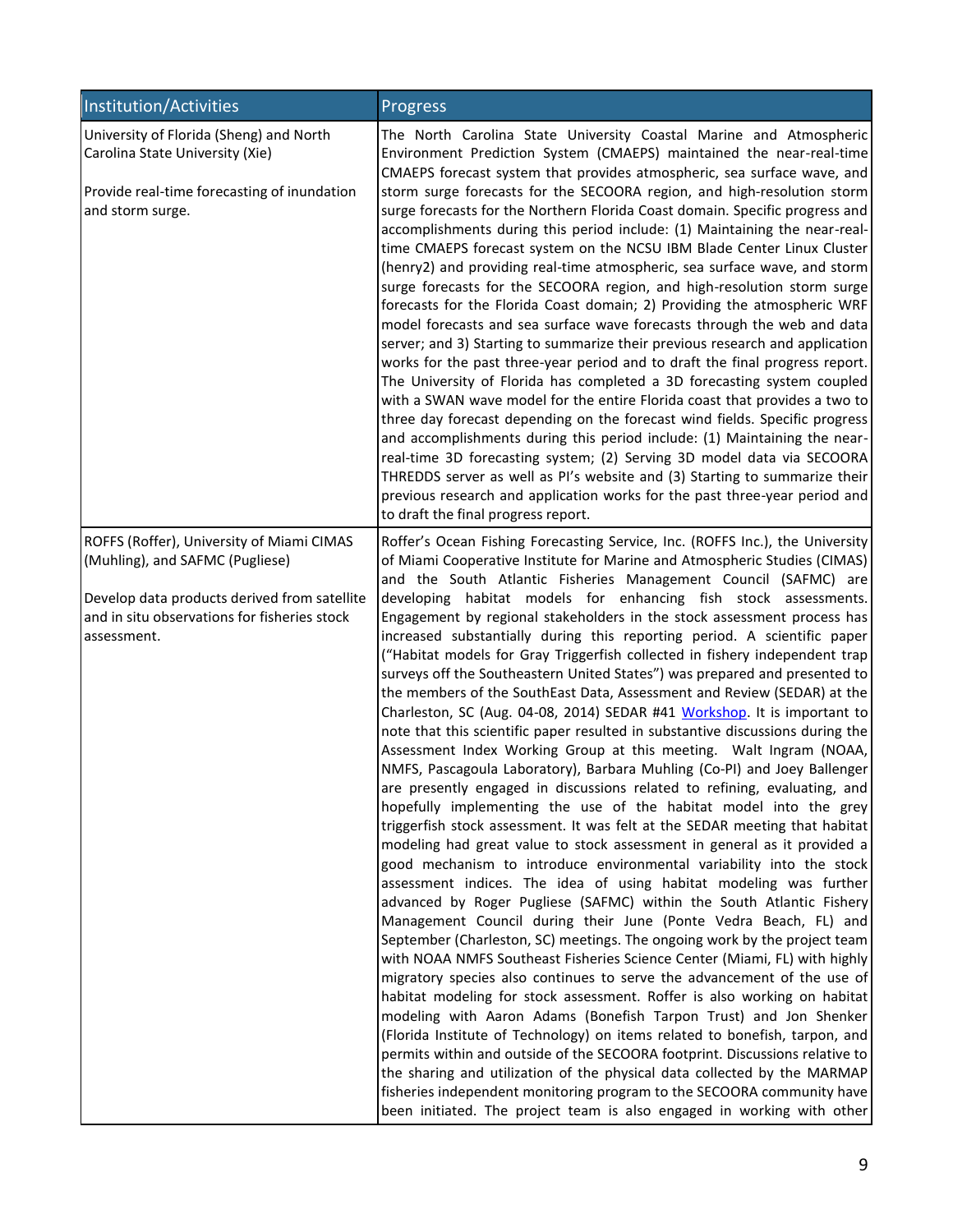| Institution/Activities                                                                                                    | <b>Progress</b>                                                                                                                                                                                                                                                                                                                                                                                                                                                                                                                                                                                                                                                                                                                                                                                                                                                                                                                                                                                                                                                                                                                                                                                                                                                                                                                                                                                        |
|---------------------------------------------------------------------------------------------------------------------------|--------------------------------------------------------------------------------------------------------------------------------------------------------------------------------------------------------------------------------------------------------------------------------------------------------------------------------------------------------------------------------------------------------------------------------------------------------------------------------------------------------------------------------------------------------------------------------------------------------------------------------------------------------------------------------------------------------------------------------------------------------------------------------------------------------------------------------------------------------------------------------------------------------------------------------------------------------------------------------------------------------------------------------------------------------------------------------------------------------------------------------------------------------------------------------------------------------------------------------------------------------------------------------------------------------------------------------------------------------------------------------------------------------|
|                                                                                                                           | SECOORA PIs as well as with other researchers at the Florida Wildlife<br>Research Institute to identify and develop products that could be served on<br>SECOORA's website to assist the South Atlantic Fishery Management Council<br>and others involved with fish stock assessment in the SECOORA region.                                                                                                                                                                                                                                                                                                                                                                                                                                                                                                                                                                                                                                                                                                                                                                                                                                                                                                                                                                                                                                                                                             |
| University of South Carolina (Porter)<br>Provide a decision support tool for<br>beach/shellfish water quality advisories. | The University of South Carolina and University of Maryland continued to<br>maintain and support the decision support web and mobile app tools for<br>issuance of beach swimming advisories by the South Carolina Department of<br>Health and Environmental Control (SCDHEC). The beach swimming forecast,<br>advisory and data are available via the SECOORA website (Beach Swimming<br>Advisory Portlet). During this reporting period, the PI and his team are<br>working to evaluate / demonstrate geographical transferability of their<br>modeling approach. They are focusing on swimming beaches in FL identified<br>as areas of concern by state of Florida Beach Managers / public health<br>stakeholder interactions and discussions yielded<br>officials.<br>Initial<br>recommendations for the study area to be within the Sarasota County, FL<br>beach area. Data gathering efforts and model setup (historical and real-time<br>bacterial, water quality and meteorological) are in progress.                                                                                                                                                                                                                                                                                                                                                                                           |
| <b>SECOORA Model Skill Assessment</b>                                                                                     | Filipe Pires Alvarenga Fernandes, Oceanographer, Brazil, was awarded the<br>SECOORA Model Skill Assessment project contract. Richard Signell, Scientist,<br>United States Geological Survey (USGS), U.S. IOOS Modeling Test Bed<br>Steering Committee member will be a collaborator and act in an advisory<br>role on this project. The contract was established in May 2014, and the work<br>is in progress to develop an on-line tool for SECOORA numerical model skill<br>assessment. A SECOORA model skill assessment project website has been set<br>up to post the results and progress of the ongoing work. The workflow and<br>model skill assessment version controlled software code base are hosted at<br>the github website. Identification and access to SECOORA observations (in-<br>situ, HFR and Glider) and numerical models (SABGOM, USF FVCOM, etc.) via<br>SECOORA and IOOS developed catalog endpoints (Sensor Observation<br>Service and THREDDS) have been completed. Work has also been completed<br>on the development of software for the comparison and estimation of error<br>metrics of water level observations with model data, and an interactive map<br>of the results of the comparison and bias estimates can be accessed via this<br>website. Work is in progress to compare salinity, temperature and currents<br>(in-situ and HFR) observations with model data. |

# **Goal 4: Enhance the DMAC Subsystem**

**Milestones:** In Year 4, the University of South Carolina (D. Porter) is the primary partner who will maintain and support the SECOORA DMAC subsystem and the University of North Carolina at Chapel Hill (H. Seim) was funded to support IOOS Vocabulary efforts. The details of ongoing data management activities during this reporting period are described in the "progress" column of the following table.

| <b>Institution</b>                                                                               | <b>Progress</b>                                                                                                                                                                                                                                                        |
|--------------------------------------------------------------------------------------------------|------------------------------------------------------------------------------------------------------------------------------------------------------------------------------------------------------------------------------------------------------------------------|
| University of SC (Porter)                                                                        |                                                                                                                                                                                                                                                                        |
| Assess and Advance IOOS recommended<br>SOS implementation.                                       | Maintain SECOORA DMAC Infrastructure. The University of South Carolina (USC) hosts and maintains the hardware<br>and software related to SECOORA's Data and Maps section of the website.<br>Significant effort has focused on redefining the look and feel of the Data |
| Maintain and upgrade interactive maps<br>and data portal.<br>Service and provide support to data | Portal to mimic the technological approach of the GSAA Data Portal. The<br>GSAA Data Portal project is now in maintenance mode, and updates to data<br>endpoints and server software are being performed.                                                              |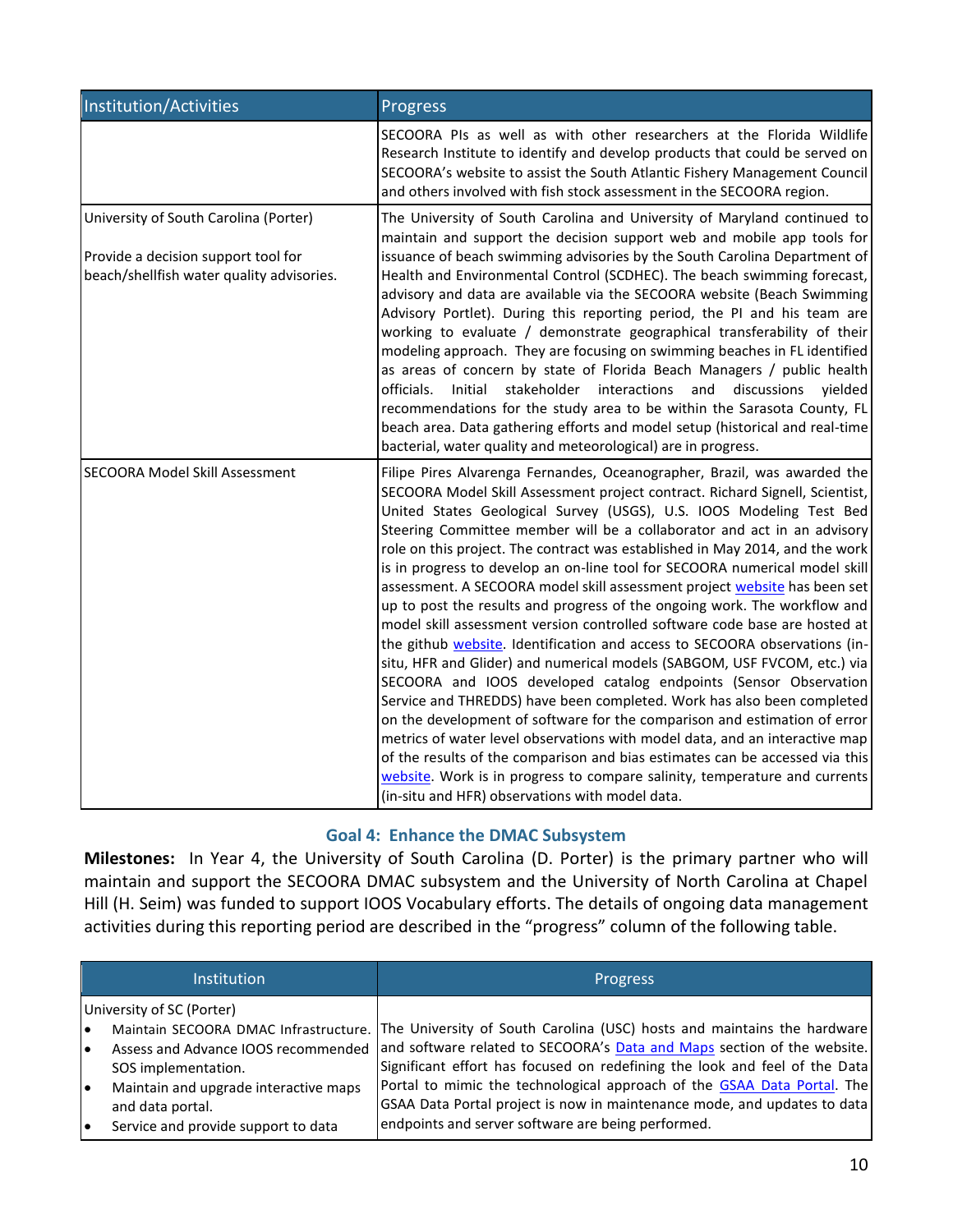# Institution **Progress**

#### providers.

- Recruit and integrate new data to SECOORA data portal.
- Support Eye On Earth Activities.
- Support data providers and RCOOS Manager on implementation of QA/QC flags based on the published QARTOD manuals.
- Collaborate with SECOORA product development contractor.

University of North Carolina – CH (Seim)

- Support IOOS Parameter Vocabulary Efforts.
- SECOORA Climatology Product

SECOORA RCOOS Manager (V. Subramanian) and USC Data Management team continued to participate in IOOS Data Management monthly conference calls and provide input and contributions towards IOOS PO and RAs common data management topics and discussions such as Sensor Observation Service (SOS), IOOS Catalog and QARTOD etc. We have implemented the netCDF version (ncSOS) and have registered our SOS, THREDDS and ERDDAP services on the IOOS catalog registry. SECOORA RCOOS Manager worked with USF technical personnel to demonstrate the implementation of quality control tests outlined in the IOOS Manual for Real-Time Quality Control of In-Situ Current Measurements for buoys on the West Florida Shelf at the May 2014 IOOS DMAC webinar. We have started to archive our near real-time in-situ observations at National Oceanographic Data Center (NODC).

We continue to recruit new data from data providers and also provide services on data management related solutions to data collectors and providers within the region. We also maintain a [Wiki site](http://code.google.com/p/xenia/w/list) in which documentation and notes on technologies we use are made available. We also started contributing to the IOOS established documentation and code sharing [github](https://github.com/ioos) site. We worked with data providers and PIs on: THREDDS data server installation and making model and observations available via the same; added Florida Atlantic University LOBO and Florida Institute of Technology (FIT) Sebastian Inlet station data; and glider deployment track posting on SECOORA website in coordination with IOOS Glider Data Assembly Center (DAC) and SECOORA glider operators. Added Northeast Fisheries Science Center (NEFSC) drifter program latest drifter tracks to SECOORA map interface. USC has been working closely with NCSU/Ruoying He as they are developing larger footprint US East Coast model products including salinity, water temperature, and circulation. We are developing Catalog Service for the Web (CSW) compliant catalog to host a more dynamic and up-to-date listing of SECOORA assets. Towards accomplishing the objectives of SECOORA product development project, created daily/monthly summary average/minimum/maximum/variance files from NCSU SABGOM model data, provided data query and netCDF format support with USF and UNCW observations and NCSU (SABGOM) model data, and performed the upgrade of THREDDS server to better support performance and improved uptime.

IOOS Parameter Vocabulary work was continued during this reporting period. UNC personnel built and deployed a demonstration utility to visualize mappings of IOOS Parameter Name Vocabulary. The visual demonstration shows general relationships between various terms returned by querying Marine Metadata Interoperability (MMI) Ontology Registry and Repository (ORR). The graphic user interface (GUI) allows a user to dynamically select terms and see detailed display of mapped terms from general to more specific utilizing relationships and terms registered and mapped in the MMI ORR [\(http://www.unc.edu/usr-bin/haines/orrviz.py\)](http://www.unc.edu/usr-bin/haines/orrviz.py). A review of the current IOOS parameter vocabulary to Climate and Forecast (CF) standard name map was performed. There have been several updates to the CF standard name table, which required new mappings. Ten new mappings as a consequence of 358 new terms were added. The new IOOS parameter to CF standard name map can be found [here.](http://mmisw.org/orr/#http://mmisw.org/ont/ioos/map_ioos_cf) Documented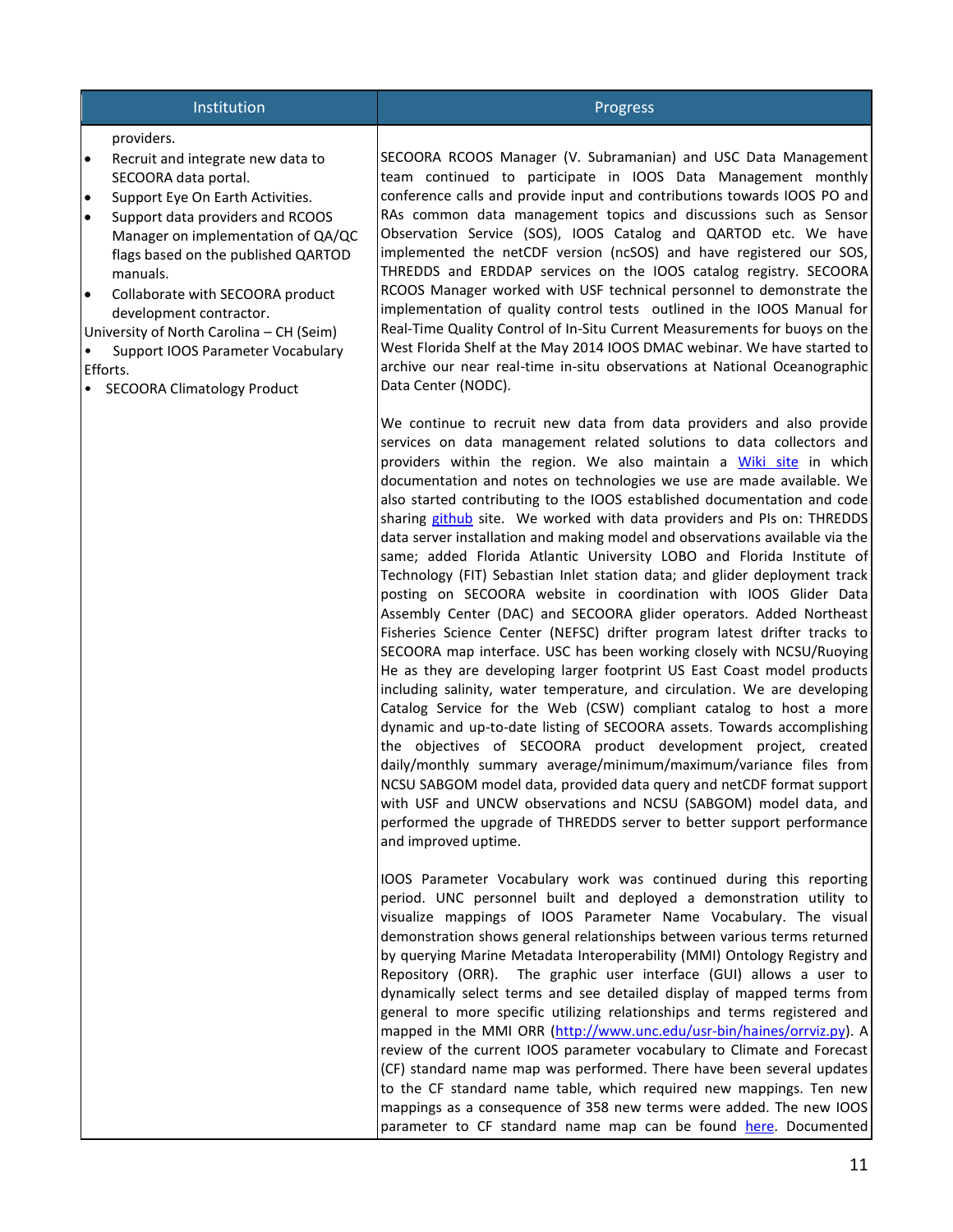| Institution | <b>Progress</b>                                                                                                                                                                                                                                                                                                                                                                                                                                                                                                                                                                                                                                                                          |
|-------------|------------------------------------------------------------------------------------------------------------------------------------------------------------------------------------------------------------------------------------------------------------------------------------------------------------------------------------------------------------------------------------------------------------------------------------------------------------------------------------------------------------------------------------------------------------------------------------------------------------------------------------------------------------------------------------------|
|             | vocabulary search use-cases for the IOOS Catalog are located at the IOOS<br>github website.                                                                                                                                                                                                                                                                                                                                                                                                                                                                                                                                                                                              |
|             | With the help of the SECOORA product committee members, the data<br>providers and mangers at UNC Wilmington and USF, the Ocean Observing<br>and Modeling Group at NCSU, and the USC SECOORA DMAC team, Second<br>Creek Consulting, LLC developed and released the SECOORA Climatology<br>product. This product allows users to visualize, interact and download<br>historical surface temperature and salinity data from select SECOORA buoys<br>and historical nowcast/forecast South Atlantic Bight Gulf of Mexico<br>(SABGOM) model data from 2011 - 2014. Work is in progress to add<br>visualization of seasonal climatologies of NCSU model generated salinity and<br>temperature. |

### **Goal 5: Support a Targeted and Leveraged Education and Outreach Subsystem**

The primary focus of SECOORA's Education and Outreach (E&O) subsystem is to engage stakeholders in observing technologies, data, products, and services. Note that Goals 1, 3, and 4 include outreach activities that complement and contribute to the E&O subsystem. We have listed work carried out during this reporting period below. No Education and Outreach PIs were funded in Year 4.

#### Education and Outreach Activities

SECOORA continued to engage in outreach activities via e-newsletter, e-mails, social media and website. SECOORA sent enewsletters, referring and increasing traffic sessions to our website during this reporting period. We sent emails outlining staff activities to the Board. Stories highlighting Members work, SECOORA newsletters and more were published on our website. We continue to engage in outreach and education events as well as provide materials to RCOOS PI and Board members, who attend science meetings, provide information to governmental representatives, etc. SECOORA staff and Members engaged in many in-person outreach events, including meeting with Congressional Staff. During this reporting period, we developed the SECOORA Annual Report, new outreach rack cards and one-pagers for each state, which can be accessed via our website.

SECOORA In-person Outreach: SECOORA staff constantly engaged in either delivering a talk at institutions or visiting institutions and attending meetings to promote the need for the implementation of Regional Coastal Ocean Observing Systems to address coastal zone issues. The following are some outreach activities that occurred during this reporting period: NOAA Ecological Forecasting webinar and meeting; Weather Ready Nation events; Weather Forecast Office visits: Tampa, Miami and Charleston; Wilmington Sector USCG; North Carolina Sea Grant; North Carolina Member institutes as well as potential new member organizations; Ocean Acidification office in Charleston; GSAA meetings; Our Global Estuary meeting; Congressional offices; North Carolina Coastal Management and Sentinel Site Programs; South Carolina Maritime Association; GCOOS-RA Annual Meeting; Integrated Tracking of Aquatic Animals in the Gulf of Mexico (iTAG) workshop; SURA Coastal and Environmental Research Committee (CERC) Spring 2014; Fleet Weather Center, Norfolk, VA; Florida Gulf Coast University; West Central Florida American Meteorological Society Meetings; International Radio Oceanography Working Group meeting; 2014 St. Petersburg Science Festival; Undergraduate Environmental Science Lab Tours USF Clam Bayou Water Quality Monitoring Station; Guy Harvey Fisheries Symposium, St. Petersburg, FL (November 13-15, 2014); Researching Plastic Marine Debris Canterbury School of Florida, St. Petersburg Oceanography Class; and 2014 World GIS Day, University of South Florida, St. Petersburg, FL (November 18, 2014).

During this reporting period we conducted our SECOORA Board meeting in Charleston, SC (December 4-5, 2013).

#### **Scope of Work**

In Year 4, SECOORA committed: (1) \$600,000 towards supporting priority High Frequency Radars (2) \$108,008 to NOAA's Ocean Acidification Program (\$69,907 to Univ. of Delaware); \$38,101 to Univ. of Georgia, and (3) \$20,000 to the UNC-Chapel Hill for one time operation and maintenance support for the HFR located at Core Banks, NC. We will be adding the following new tasks in Year 4 that further address the integration of our ongoing projects and user needs: (1) ocean variable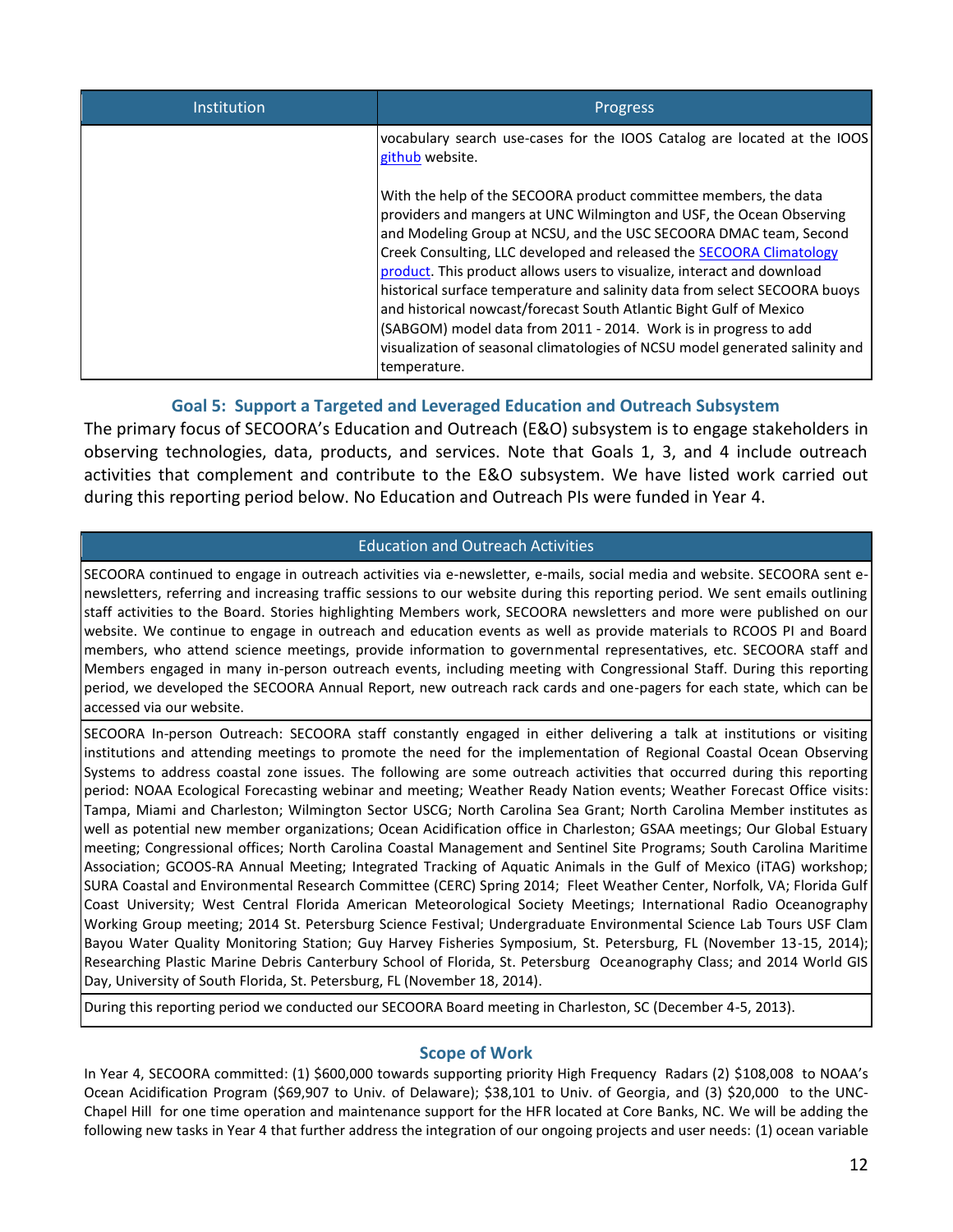experiment; (2) rip current model validation and forecasting, and (3) enhance and strengthen data management infrastructure.

#### **Personnel and Organizational Structure**

No major changes in SECOORA personnel or organizational structure were made during this reporting period. A current list of SECOORA Members and Board is available on our [website.](http://secoora.org/members/board) SECOORA's Board elected new officers during this reporting period (Chair- Conrad Lautenbacher, GeoOptics; Vice Chair - Rick DeVoe, SC Sea Grant Consortium; Treasurer – Peter Hamilton, Leidos Corporation; Secretary – Jim Nelson, SKIO, UGA; At Large: Richard Dodge, Nova Southeastern University).

#### **Budget Analysis**

The FY14 SECOORA A-133 audit was conducted by the firm Elliott Davis, LLC and was finalized on September 22, 2014. There were no negative findings. SECOORA's October 31, 2014 financial report shows a budget balance remaining of \$579K (Year 3 funds) and a budget balance remaining of \$2.3M (Year 4 funds). We are within budget and on track with spending. IOOS Year 1 & 2 sub-awards have been closed. There were thirteen no cost extensions granted to Year 3 sub-awardees ranging from four months to one year. We started to draw IOOS Year 4 funds in September 2014. SECOORA continues to receive invoices regularly from our sub-awardees and we process them at one of two bi-monthly administration meetings. All invoices are paid within forty-five days. SECOORA continues to draw from ASAP monthly. As a reminder SECOORA pays out its monthly operational costs (i.e. payroll, etc.) and then conducts the ASAP draws in the middle of the following month for both the preceding month's operation expenses and the sub-awardee invoices.

#### **Publications and Presentations**

- Weisberg, R.H, L. Zheng, Y. Liu, S. Murawski, C. Hu, and J. Paul (2014), Did Deepwater Horizon Hydrocarbons Transit to the West Florida Continental Shelf? Deep-Sea Res., Part II, doi:10.1016/j.dsr2.2014.02.002.
- Zhu, J., R.H. Weisberg, R.H., L. Zheng, and S. Han (2014). On the flushing of Tampa Bay. Estuaries and Coasts, in press, doi: 10.1007/s12237-014-9793-6.
- Zhu, J., R.H. Weisberg, R.H., L. Zheng, and S. Han (2014). Influences of channel deepening and widening on the tidal and non-tidal circulation of Tampa Bay. Estuaries and Coasts, in press, doi: 10.1007/s12237-014-9815-4.
- Bert, T.M., W.S. Arnold, A.E. Wilbur, S. Seyoum, A.L. McMillen-Jackson, S.P. Stephenson, R.H. Weisberg and L.A. Yarbro (2014), Florida Gulf Bay Scallop (Argopecten Irradians Concentricus) Population Genetic Structure: Form, Variation, and Influential Factors, J. Shellfish Res., 33, 99-136, DOI: http://dx.doi.org/10.2983/035.033.0112.
- Liu, Y., R.H. Weisberg, S. Vignudelli, and G.T. Mitchum (2014), Evaluation of altimetry-derived surface current products using Lagrangian drifter trajectories in the eastern Gulf of Mexico, J. Geophys. Res., 119, 2827-2842, doi:10.1002/2013JC009710.
- Weisberg, R.H., L. Zheng and E. Peebles (2014), Gag grouper larvae pathways on the West Florida Shelf, Cont. Shelf Res., Doi.10.1016/j.csr.2014.06.003
- Liu, Y., R.H. Weisberg, and C. Lembke, (2014), Thermal lag correction of glider salinity data across a sharp thermocline, J. Atmos. Oceanic Technol., (in preparation).
- Merz, C., R.H. Weisberg and L. K. Shay, Florida's HF Radar Needs. GCOOS-RA webinar on "A Primer on a High Frequency Radar Network for the Gulf of Mexico, October 27, 2014.
- Merz, C., Y. Liu, and R.H. Weisberg, Initial Surface Current Measurements on the West Florida Shelf Using WERA HF Ocean Radar with Multiple Input Multiple Output (MIMO) Synthetic Aperture. Oceans/MTS2014.
- Dzvonkovskaya, A., Helzel, T., Petersen, L., Merz, C. R., Liu, Y., and Weisberg, R. H., Initial Results of Ship Detection and Tracking Using WERA HF Ocean Radar with MIMO Configuration. Radar Symposium, pp. 1-3, doi:10.1109/IRS.2014.6869265, June 2014.
- Merz, C.R., Liu, Y., Gurgel, K-W., Petersen, L., and Weisberg, R. H., Effect of Radio Frequency Interference (RFI) Noise Energy on WERA Performance Using the "Listen Before Talk" Adaptive Noise Procedure. Coastal Ocean Observing Systems: Advances and Syntheses, Elsevier Publisher, in press.
- Garner, T., Muglia, M.: HF RADAR IN THE SOUTHERN MID-ATLANTIC, Mid Atlantic Bight Physical Oceanography and Meteorology Meeting, Gloucester, Va. Oct 30, 2014.
- Castelao, R. and R. He (2013), Mesoscale eddies in the South Atlantic Bight, Journal of Geophysical Research: Oceans, 118, 5720–5731, doi:10.1002/jgrc.20415.
- Gong, Y., R. He, G. G. Gawarkiewicz, and D. K. Savidge (2014), Numerical investigation of coastal circulation dynamics near Cape Hatteras, North Carolina in January 2005, Ocean Dynamics, in press.
- Kourafalou V.H., P. De Mey, M. Le Hénaff, G. Charria, C.A. Edwards, R. He, M. Herzfeld, A. Pasqual, E. Stanev,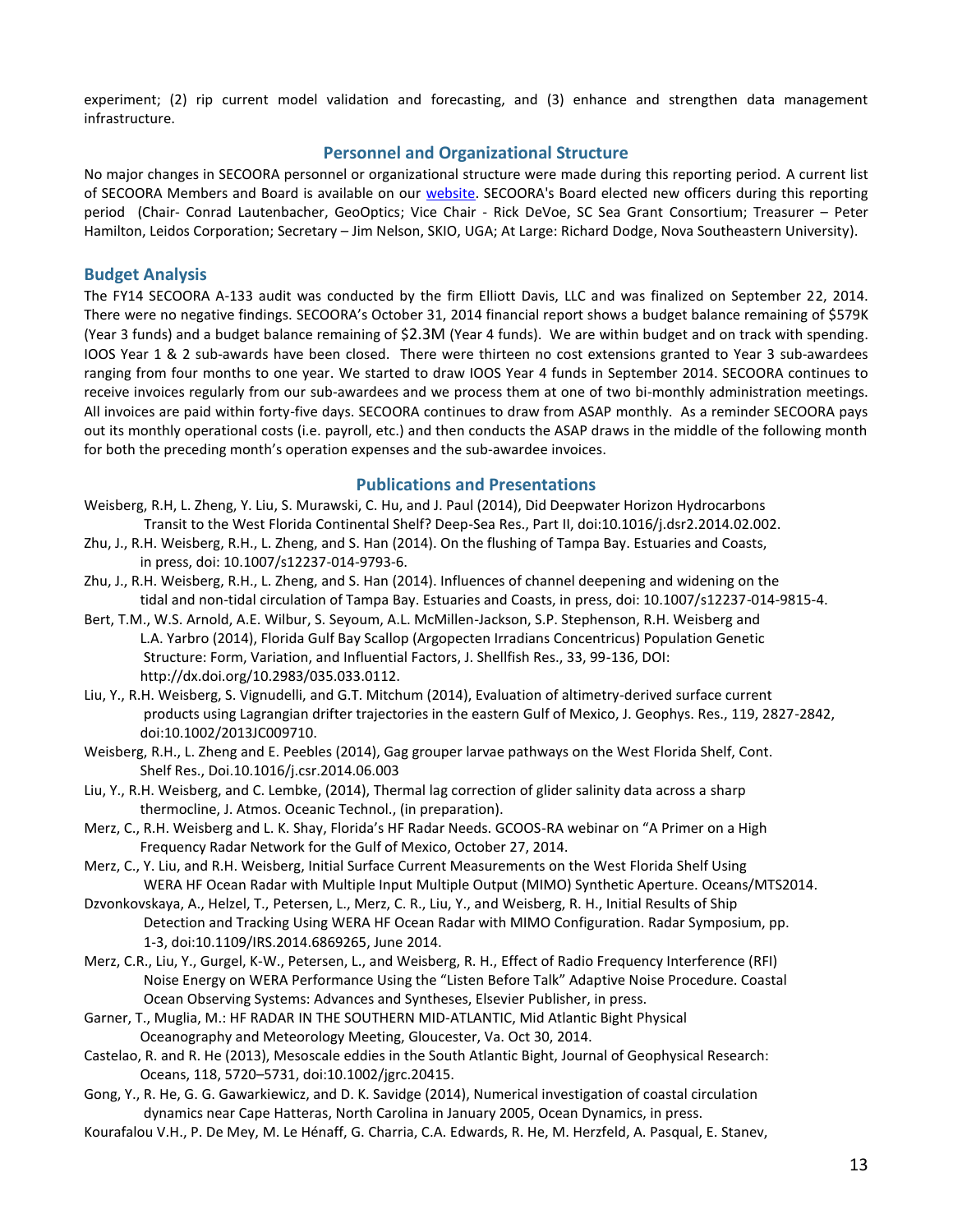J. Tintoré, N. Usui, A. van der Westhuysen, J. Wilkin, and X. Zhu (2014), Coastal Ocean Forecasting: system integration and evaluation. Journal of Operational Oceanography, in press.

- Qian, H., Y. Li, R. He, and D. B. Eggleston (2014), Connectivity in the Intra-American Seas and implications for potential larval transport,Coral Reefs, DOI 10.1007/s00338-014-1244-0.
- Tao, B., H. Tian, W. Ren, J. Yang, Q. Yang, R. He, W. Cai, and S. Lohrenz. (2014), Increasing Mississippi River discharge throughout the twenty-first century influenced by changes in climate, land use, and atmospheric CO2,Geophysical Research Letters, doi:10.1002/2014GL060361.
- Xue, Z., R. He, K. Fennel. W.-J. Cai, S. Lohrenz, W.-J. Huang, and H. Tian (2014), Modeling pCO2 variability in the Gulf of Mexico, Biogeosciencs Discuss, 11, 12673-12695, doi:10.5194/bgd-11-12673-2014.
- Zambon, J. B., R. He, and J. C. Warner (2014), Investigation of Hurricane Ivan using the Coupled Ocean-Atmosphere-Wave-Sediment Transport (COAWST) Model, Ocean Dynamics, 64(11), pp. 1535-1554, doi:10.1007/s10236-014-0777-7.
- Barbara A. Muhling, Mitchell A. Roffer, Joseph C. Ballenger, Marcel J. M. Reichert, Roger Pugliese, Tracey I. Smart, Habitat models for Gray Triggerfish collected in fishery-independent trap surveys off the southeastern United States. SouthEast Data, Assessment and Review (SEDAR) Workshop, Charleston, SC, August 4 – 8, 2014.
- Matthew J. Neet, R. Heath Kelsey, Dwayne E. Porter, Dan W. Ramage, Adrian B. Jones, Model Performance Results in Myrtle Beach, SC Using Virtual Beach and R Regression Software, Proceedings of the 2014 South Carolina Water Resources Conference, held October 15-16, 2014 at the Columbia, SC Metropolitan Convention Center.
- Porter, D.E. 2014,The role of environmental monitoring and data management in supporting science to inform decision making: a case study. Organization of Biological Field Stations / National Association of Marine Laboratories Joint Meeting 2014. Woods Hole, MA. September 2014. Invited presentation.
- Archer, M, L. K. Shay, B. Jaimes and J. Martinez-Pedraja, In press. Observing frontal Instabilities of the Florida Current Using HF radar. Chapter in Coastal Ocean Observing Systems. Y. Liu, H. Kerkering and R. Weisberg (eds.). Elsevier Press.
- Shay, L.K and J. Martinez-Pedraja, Coastal Ocean Current and Wave Response to Hurricane Jeanne Using High Frequency Radar: Implications for Surge Modeling. Accepted for presentation at the World Meteorological Organization's International Workshop on Tropical Cyclones Landfall Processes-3 in Jeju South Korea on 9 December 2014.
- Shay, L.K, M. Archer, B. Jaimes and J. Martinez-Pedraja, Observations of Cyclone and Anticyclones in the Florida Current: Implications of Near-Inertial Wave Propagation in Geostrophic Shear. Asian Oceanic and Geoscience Society conference in Sapporo, Japan (28 July-1 Aug, 2014).
- Liu, B., and L. Xie, 2014, A Marine Weather Forecasting System for the South East U.S. Coastal Region. 2014 Southeast Coastal Ocean Observing Regional Association (SECOORA) Annual Meeting, 13-15 May, 2014, Savannah, GA.
- Raymond, N., M. Friedrichs, and Cai, Wei-Jun (2014), An update on the North American Coastal CARbon Synthesis (CCARS) East Coast Region. CCARS workshop, Woods Hole Oceanographic Institution, MA, August 19-21, 2014 [\(Oral Presentation at the](http://www.whoi.edu/fileserver.do?id=190865&pt=2&p=198349) workshop)
- Porter, D.E., J. Dorton, L. Leonard, H. Kelsey, V. Subramanian and D. Hernandez. In press. Integrating environmental monitoring and observing systems in support of science to inform decision making: case studies for the Southeast. Chapter in Coastal Ocean Observing Systems. Y. Liu, H. Kerkering and R. Weisberg (eds.). Elsevier Press.

#### **Outreach Activities and Materials**

Numerous outreach materials have been developed for specific audiences and are available at [www.secoora.org.](http://www.secoora.org/) **University of South Carolina, Columbia, SC, George Voulgaris**

South Carolina Beach Community Kick-off Meeting (Aug 12-13, 2014), a coastal communities / municipalities effort to organize and influence activities for the preservation of beaches.

Working Session meeting (July 2014) organized by the Southeastern Coastal Wind Coalition in Charlotte, NC.

#### **University of North Carolina – Wilmington, NC, CW Lynn Leonard**

US IOOS Advisory Committee Meetings [\(http://www.ioos.noaa.gov/advisorycommittee/welcome.html\)](http://www.ioos.noaa.gov/advisorycommittee/welcome.html). UNCW CORMP hosted Patrick McCarty, Doctoral candidate at the UNCW Watson School of Education and Principal at Murray Middle School (New Hanover County, NC), as an ocean observing intern during summer 2014. Mr. McCarty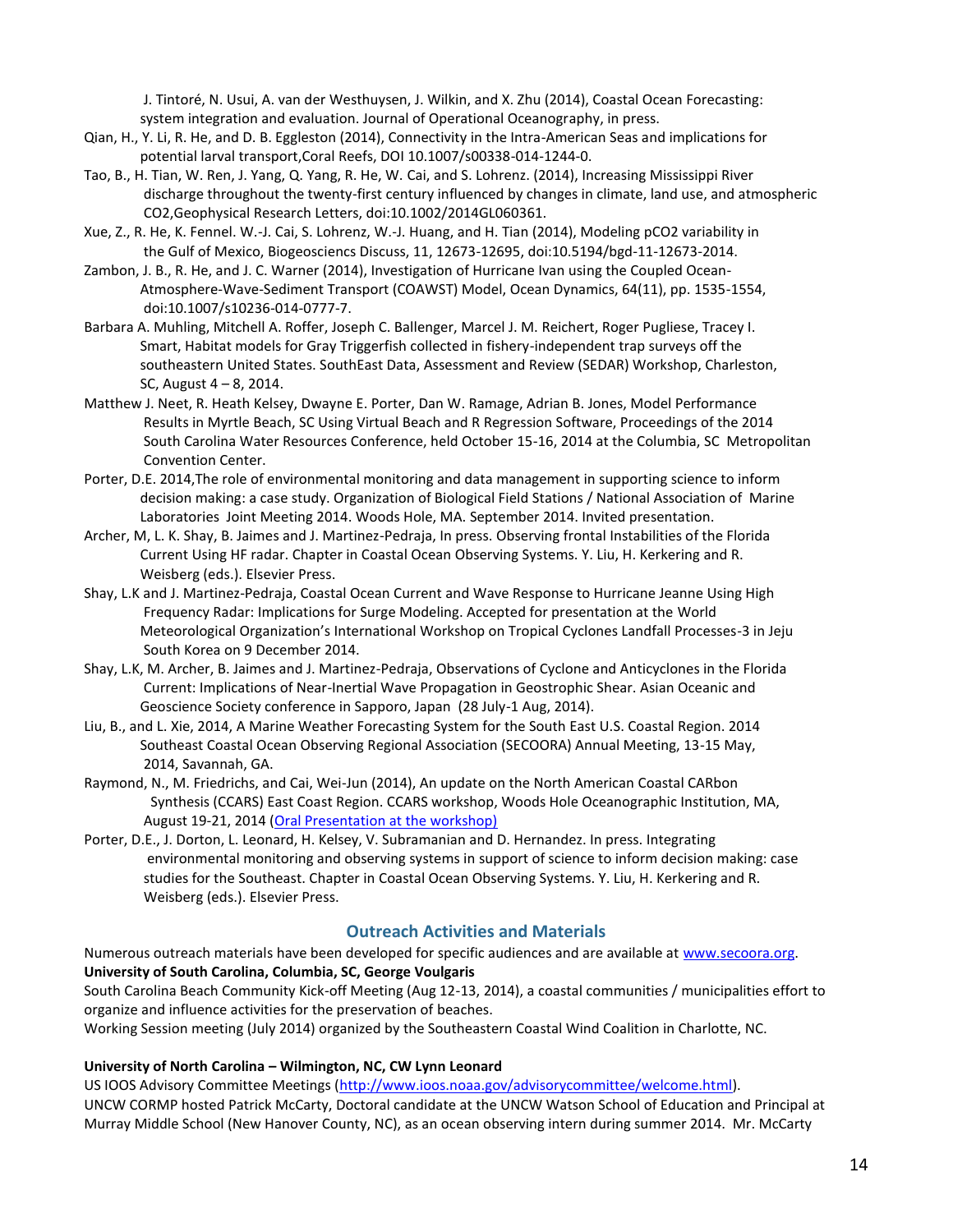participated on buoy maintenance trips, assisted CORMP mooring technicians with sensor testing and evaluation, and learned about the Basic Observation Buoy (BOB) for classroom applications. Mr. McCarty plans on using his experience with CORMP to implement BOB in science classrooms at Murray Middle School.

UNCW participated in the NC Coastal Atlas Steering Committee call on September 11, 2014 as the SECOORA representative. UNCW, in partnership with SECOORA, hosted a Congressional Day event at UNCW's Center for Marine Science on August 5, 2014. Invitations for the event were sent to the offices North Carolina Congressmen, SECOORA members, and SECOORA stakeholders. This event provided SECOORA with the opportunity for community education on ocean observing activities within the state.

#### **University of South Florida, St. Petersburg, Mark Luther**

Clam Bayou Water Quality monitoring teacher training activities - Undergraduate Environmental Science Lab Tours Water Quality Monitoring Station (October 2014).

#### **University of South Florida, St. Petersburg, Robert Weisberg**

Partnered with SECOORA/IOOS/Florida Gulf Coastal University (FGCU) to host NOAA EPP intern for the summer of 2014. Partnered with SECOORA/GCOOS-RA/IOOS on 2014 St. Petersburg Science Festival. USF/Sea Education Association/SECOORA Canterbury School of Florida, St. Petersburg, Marine Debris Research Project.

#### **University of North Carolina, Chapel Hill, Harvey Seim**

UNC HF Radar Data sharing with Cape Hatteras and Cape Lookout National Park Service groups.

#### **ROFFS Inc. Mitch Roffer**

Steering Committee of the Climate and Fisheries Workshop. SEDAR Stock Assessment Meeting, Charleston, SC, August 4 – 8, 2014.

#### **University of South Carolina, Columbia, SC, Dwayne Porter**

Florida Department of Health, Mote Marine Laboratory, Sarasota and Pinellas County, Florida Wildlife Research Institute (FWRI) - Beach Water Quality Modeling Geographic transferability to a beach location in Florida.

#### **University of Georgia, Athens, GA, Scott Noakes**

NOAA Ocean Acidification Education and Outreach Lecture (October 22, 2014) - Ocean Acidification: The Other CO2 Problem.

#### **UM, Nick Shay**

National HFR Technical Steering Team Annual Meetings.

#### **NCSU, Ruoying He**

Engaging National Weather Service on nearshore circulation and wave predictions (Newport/Morehead City, NC Weather Forecast Office)

Supporting NOAA fishery science and service on fish/turtle migration and sampling study (NOAA fishery- Beaufort Lab, Southeast Fishery Science Center and FWRI/FWC)

Assisting in a NC state funded Ocean Energy project by providing SABGOM simulated Gulf Stream results (Coastal Studies Institute, UNC-CH).

#### **GeoOptics Conrad C. Lautenbacher, Jr., PhD., SECOORA Board Chair**

Chair of the US IOOS Advisory Committee, US IOOS Advisory Committee Meetings [\(http://www.ioos.noaa.gov/advisorycommittee/welcome.html\)](http://www.ioos.noaa.gov/advisorycommittee/welcome.html).

**Surface Current Monitoring for the US Gulf of Mexico and Southeastern coasts using High Frequency Radar (HF Radar): What we have and What we need**

[A joint GCOOS-RA and SECOORA call for funding article](http://secoora.org/node/460)

#### **SECOORA Congressional Outreach Documents - [FL,](http://secoora.org/webfm_send/1076) [GA,](http://secoora.org/webfm_send/1077) [SC](http://secoora.org/webfm_send/1079) an[d NC](http://secoora.org/webfm_send/1078) One Pagers.**

#### **[SECOORA 2013 Annual Report](http://secoora.org/node/438)**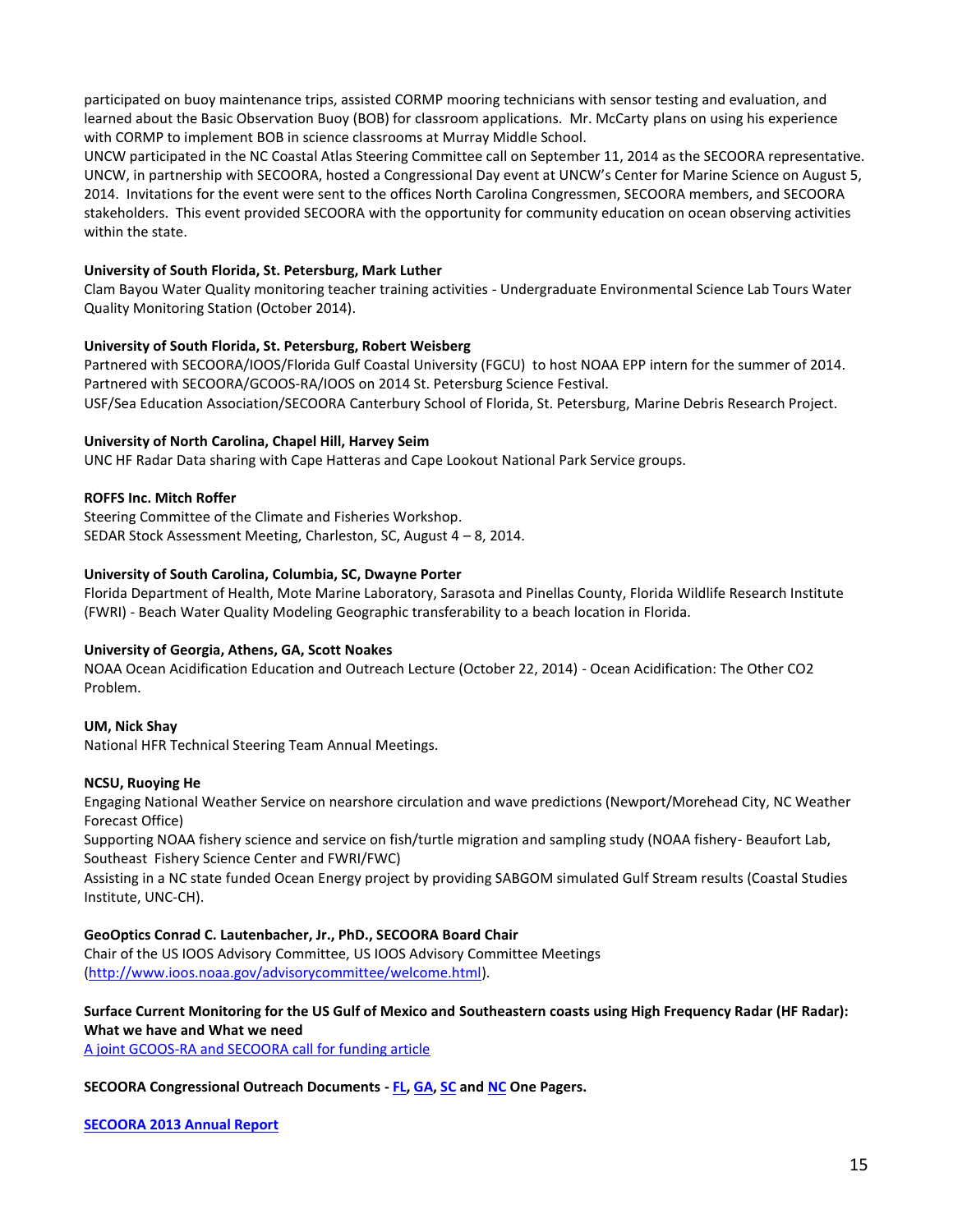### **December 2014 SECOORA Annual Supplemental Information**

#### **Products and Services (Regional and National)**

#### **Observations and Model Data Products via SECOORA Data and Maps Portal**

We continue to enhance the delivery of SECOORA funded and Member generated observational and model data and other associated products via [THREDDS](http://129.252.139.124/thredds/catalog.html) enabled [WMS services](http://129.252.139.124/ncWMS/godiva2.html) onto interactive maps. This allows us to expose SECOORA and SECOORA partner/Member generated data and related products. The ultimate goal is to allow users to access data and overlay various observational and model data such as South Atlantic Bight Gulf of Mexico (SABGOM) model, storm surge inundation forecast system, West Florida Shelf nowcast/forecast system, beach water quality modeling and swimming advisories, HFR data and in-situ data. SECOORA is constantly engaged in enhancing the data and maps section of the website. The enhancements include new data, hurricane track display, and glider mission tracks.

#### **Marine Weather Portal**

The Marine Weather Portal product continues to be used by Wilmington, NC [\(http://www.erh.noaa.gov/ilm/marine/\)](http://www.erh.noaa.gov/ilm/marine/) Corpus Christy, TX [\(http://www.srh.noaa.gov/crp/?n=marine\)](http://www.srh.noaa.gov/crp/?n=marine), and Brownsville, TX

[\(http://www.srh.noaa.gov/bro/?n=marine\)](http://www.srh.noaa.gov/bro/?n=marine) Weather Forecast Offices. Funding for the project was provided by NOAA's Integrated Ocean Observing System. Adding this product to our website has increased web traffic to the site, particularly during hurricane season.

#### **Governors' South Atlantic Alliance (GSAA) Portal**

The GSAA Regional Information Management System (RIMS) [portal](http://gsaaportal.org/) is being maintained.

#### **SECOORA Climatology Product**

Second Creek Consulting, LLC developed and released the SECOORA Climatology product. This product allows users to visualize, interact and download historical surface temperature and salinity data from select SECOORA buoys and historical nowcast/forecast SABGOM model data from 2011 - 2014. Work is in progress to add visualization of seasonal climatologies of NCSU model generated salinity and temperature.

#### **Data Management**

#### **Standards based DMAC and Participation in IOOS Data Management Activities**

University of South Carolina maintains and supports the SECOORA DMAC subsystem. The University of North Carolina at Chapel Hill supports IOOS Vocabulary efforts. We have implemented the netCDF version of Sensor Observations Service (ncSOS) and have registered our SOS, THREDDS and ERDDAP services on National Geophysical Data Center (NGDC) and IOOS Catalog registries. SECOORA RCOOS Manager worked with USF technical personnel to demonstrate the implementation of quality control tests outlined in the IOOS Manual for Real-Time Quality Control of In-Situ Current Measurements for buoys on the West Florida Shelf at the May 2014 IOOS DMAC webinar. We have started to archive our near real-time in-situ observations at National Oceanographic Data Center (NODC). We will continue our participation and be highly active in national discussions, forums, and workshops focused on IOOS DMAC and its essential role in optimization of ocean observations and their application to important products. We continue to engage in conversations and interactions with other RAs and IOOS, where considerable progress and efficiencies are enabled through shared problemsolving, code sharing, and tool application.

#### **Data Sharing and Provision of Regional in-situ observations to WMO GTS**

SECOORA continued to support the University of South Florida COMPS and University of North Carolina Wilmington network of coastal and offshore buoy stations. The meteorological and in-water observations (water level, currents, water temperature and salinity) are provided to National Data Buoy Center (NDBC) for further dissemination to GTSSECOORA constantly recruits new data providers and will support the new data providers to send their data to NDBC to get disseminated via GTS as well as help them adopt the common standards required for interoperability. SECOORA will provide guidance and technical assistance to enable additional data capture and incorporation. SECOORA has established access to data via common data formats such as ASCII, ESRI shape file, Google KML file, etc. via its website. We worked with data providers and PIs on: THREDDS data server installation and making model and observations available via the same; added Florida Atlantic University LOBO and Florida Institute of Technology (FIT) Sebastian Inlet station data; and glider deployment track posting on SECOORA website in coordination with IOOS Glider Data Assembly Center (DAC) and SECOORA glider operators. Added Northeast Fisheries Science Center (NEFSC) drifter program latest drifter tracks to SECOORA map